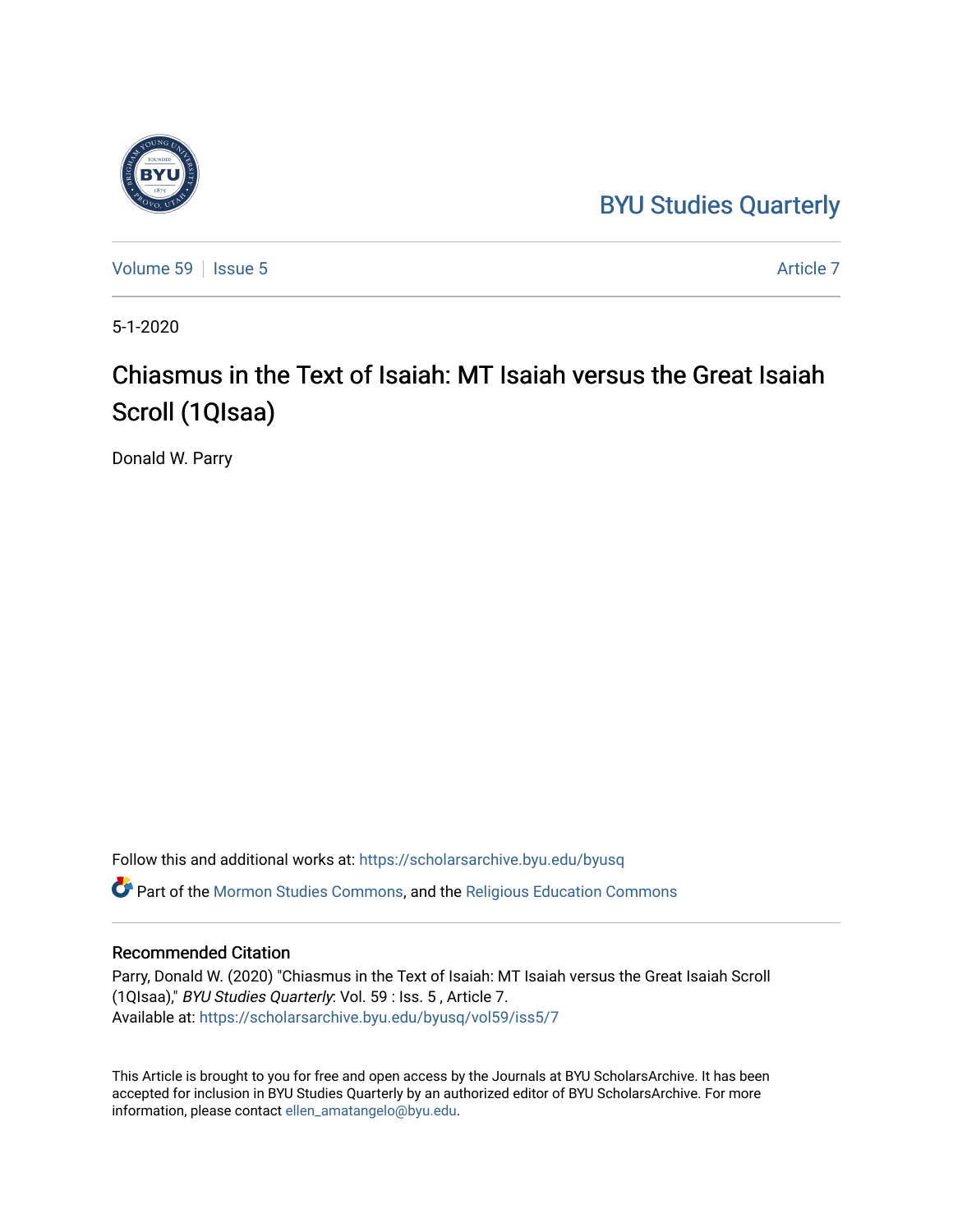# **Chiasmus in the Text of Isaiah MT Isaiah versus the Great Isaiah Scroll (1QIsaa )**

*Donald W. Parry*

#### Introduction to 1OIsa<sup>a</sup>

The Isaiah scrolls are significant finds, signaling one of the most remarkable archaeological discoveries of the twentieth century. The Qumran caves, located near the northwestern area of the Dead Sea, yielded twenty-one copies of the book of Isaiah—two from cave 1, eighteen from cave 4, and one from cave 5. An additional copy (making a total of twenty-two copies) of Isaiah was discovered south of Qumran in a cave at Wadi Murabba'at. Scholars have labeled these scrolls as follows: 1QIsa<sup>a</sup>, 1QIsa<sup>b</sup> (1Q8), 4QIsa<sup>a-r</sup> (4Q55–4Q69b), and 5QIsa (5Q3). All twenty-two copies of Isaiah are written in Hebrew. Most of these scrolls are severely damaged and fragmented, owing to long-term exposure to the elements.

1QIsa<sup>a</sup>, or the Great Isaiah Scroll, is perhaps the best-known biblical scroll found at Qumran. It consists of seventeen pieces of sheepskin sewn together into a single scroll and shows signs of being well used before it was stored away.<sup>1</sup> The scroll comprises fifty-four columns of text that vary in width and average about twenty-nine lines of text per column. Measuring almost twenty-four feet in length and about ten inches in height, 1QIsa<sup>a</sup> is the longest of the Qumran biblical scrolls. Through paleographic analysis of the Hebrew script, scholars date the scroll to about 125 BCE. In contrast, the other Isaiah texts from Qumran, as fragmented and incomplete manuscripts, may slightly distort understandings of Isaiah's textual history.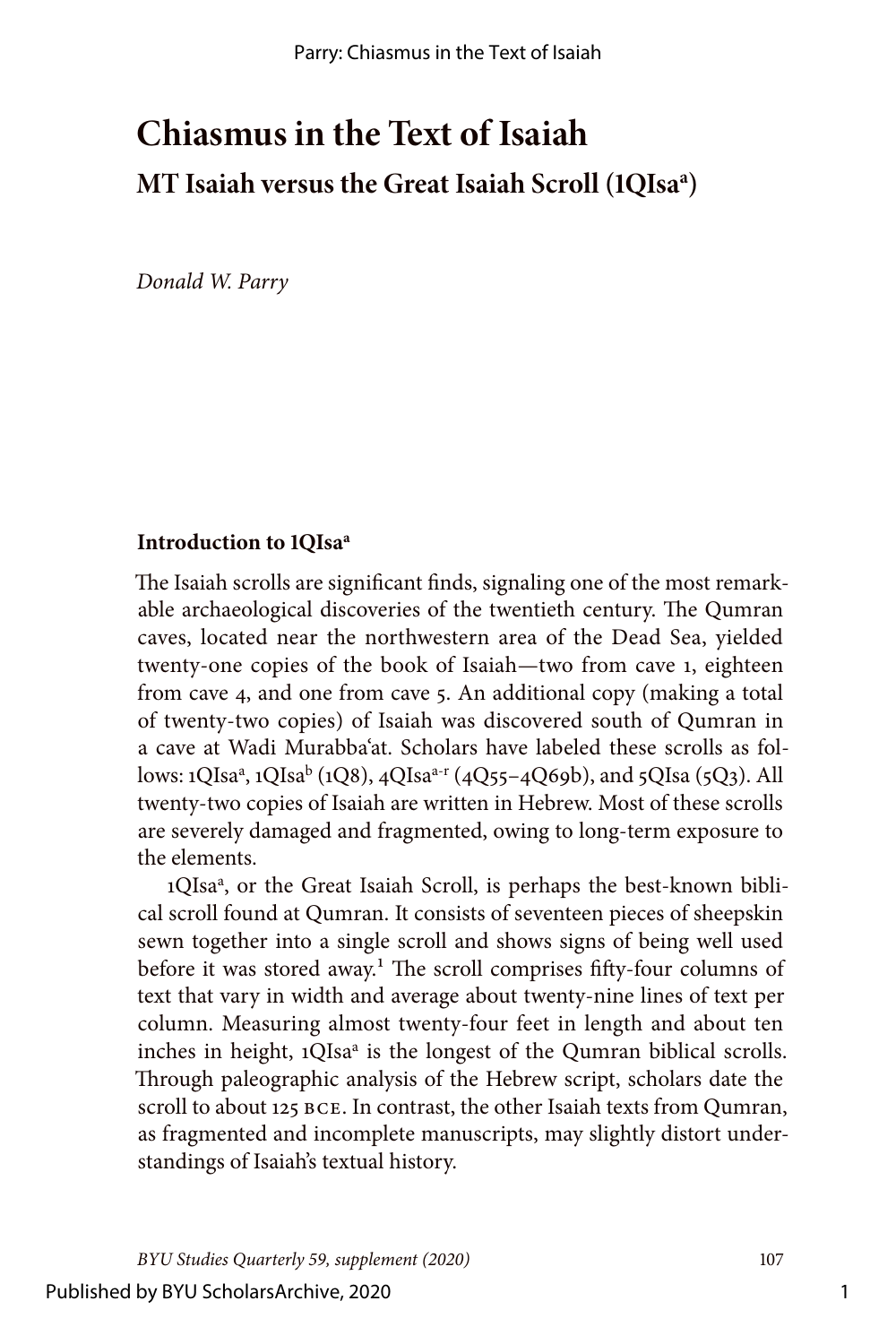1QIsa<sup>a</sup> presents a view of what biblical manuscripts looked like at the end of the Second Temple era, before the stabilization of the Hebrew text after the first century CE. Unlike MT, with its consonantal and vocalization framework and system of notes, accents, and versification, 1QIsa<sup>a</sup> features handwritten manuscripts without vocalization or accents. Additionally, 1QIsa<sup>a</sup> contains interlinear or marginal corrections, scribal marks and notations, a different paragraphing system, and special morphological and orthographic features.

1QIsa<sup>a</sup>, which predates by approximately one thousand years the medieval copies of MT, expands understandings of the textual history of the Bible; as such, it is an important text for both academic and popular audiences. It helps to fill gaps of knowledge with regard to scribal conventions and styles, orthography, paleography, scribal interjections, textual divergences, and other aspects of biblical scrolls from the late Second Temple era.

Its paragraphing system and intra-textual divisions are unlike those of MT. 1QIsa<sup>a</sup> represents a significant find because it includes all sixtysix chapters of Isaiah, except for minor lacunae, enabling scholars to conduct a complete study of this text. In contrast, the other Isaiah texts from Qumran, as fragmented and incomplete manuscripts, may slightly distort understandings of Isaiah's textual history.

The scroll has a number of scribal interventions, where the copyist or a subsequent scribe corrected readings or entered notations between the lines and in the margins. In addition, 1QIsa<sup>a</sup> has a large number of variant readings when compared to MT, most of them minor. Many of these divergences deal with orthography, and taken as a whole, 1QIsa<sup>a</sup> displays a fuller orthography than MT, meaning the scroll has more consonants in certain words. Some of the scroll's textual variants result from accidental errors that occurred during the transmission of the text by one or more generations of copyists. These include haplography, dittography, graphic similarity, misdivision of words, interchange of letters, transposition of texts, and so forth. These errors also occur among other biblical scrolls and manuscripts during the last two centuries before the Common Era, and perhaps earlier, although a paucity of textual examples from earlier periods prevents a thorough investigation.

The scribe(s) who copied the Isaiah scroll from a master copy (*Vorlage*) had a free or liberal approach to the text, characterized by exegetical or editorial pluses, morphological smoothing and updating, harmonizations, phonetic variants, and modernizations of terms. There is also evidence that a well-intended scribe simplified the text for an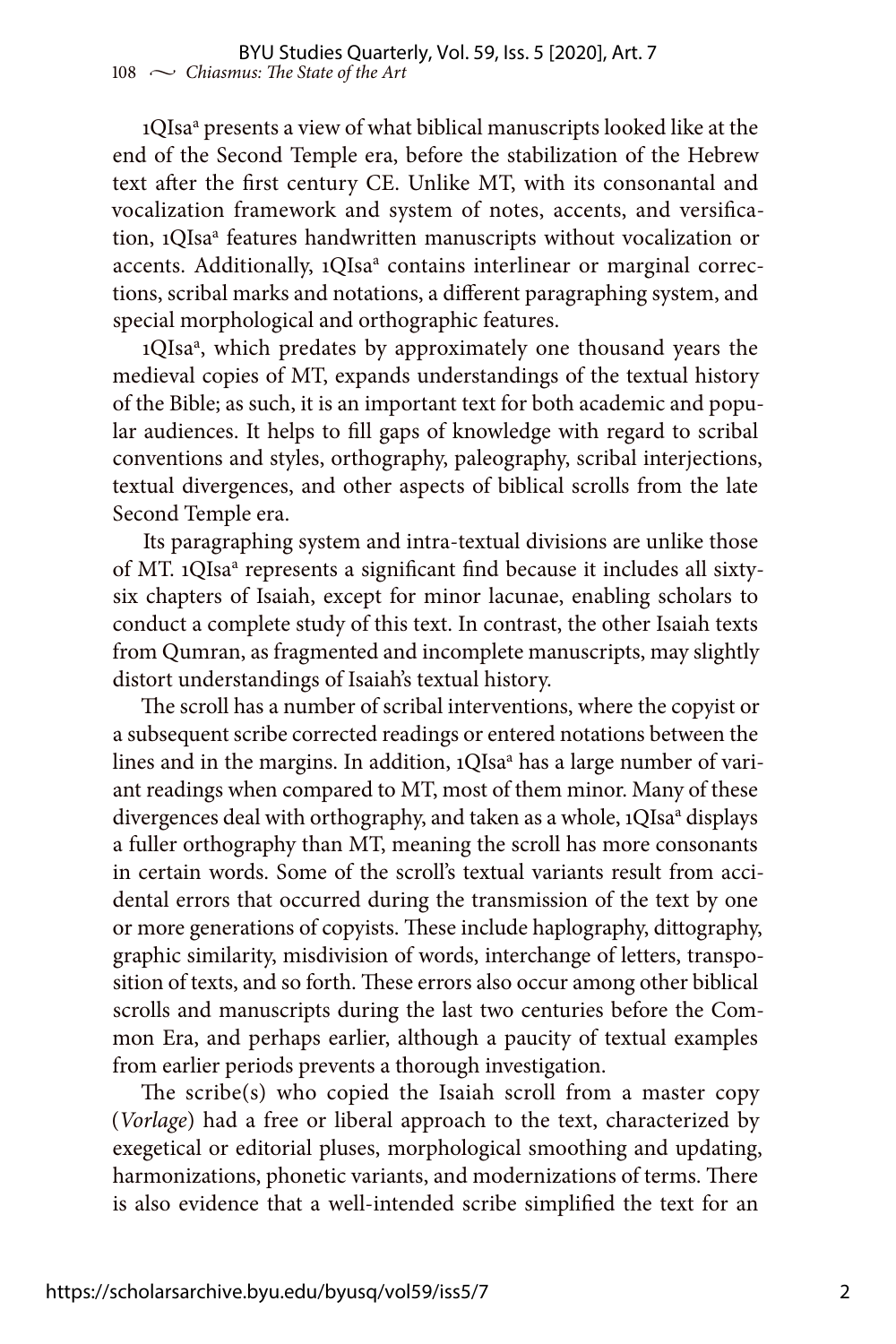audience that no longer understood classical Hebrew forms. His editorial tendencies resulted in a popularization of certain terms, some from Aramaic,<sup>2</sup> that reflected the language of Palestine in his time period. It is because of these modernizations that some scholars have concluded that 1QIsa<sup>a</sup> was a nonofficial, popular, or vulgar text.

Notwithstanding 1QIsa<sup>a</sup>'s variant readings, it shares many textual affinities with the proto-Masoretic text. The scroll also has more than two dozen readings where it agrees with the Septuagint (LXX) versus MT. Of all the Qumran Isaiah scrolls, 1QIsa<sup>a</sup> displays more textual agreements with the LXX, but this may be due to the fact that both 1QIsa<sup>a</sup> and LXX date to approximately the same period and both demonstrate a free rendering, in some of their readings, of their *Vorlagen.*

Furthermore, the Isaiah scrolls have greatly impacted our understanding of the textual history of the Bible, and in recent decades, Bible translation committees have incorporated a number of these readings into their translations.<sup>3</sup> For instance, *Tanakh: The Holy Scriptures*, published by the Jewish Publication Society, occasionally utilizes variant readings from 1QIsa<sup>a</sup> in its English translation or refers to them in footnotes. One such example occurs in Isa 21:8: MT reads *lion* (אריה); 1QIsa<sup>a</sup> has *the watcher* (or, *the seer*) (הראה), "and the watcher cried, My lord, I stand continually upon the watchtower all day, and I am stationed at my post all night." Because *lion* and *the watcher* in the Hebrew language are graphically similar, a copyist likely made a simple error when he copied this word.

Another example noted in *Tanakh* is located in Isa 33:8, where MT reads *cities* (ערים) versus 1QIsa<sup>a</sup>'s *witnesses* (עדים), again an example of graphic similarity. The reading of 1QIsa<sup>a</sup> corresponds well with the parallelism, "A covenant has been renounced, witnesses rejected." Isaiah 14:4 sets forth a third example, one accepted by a number of modern translations, including *Tanakh,* the *New International Version,* and the New English Bible. In this verse 1QIsa<sup>a</sup> reads *mrhbh*, meaning "oppression." This fits the parallelistic structure, "How is oppression ended! How is the taskmaster vanished." *Tanakh* notes at the bottom of the page, "The traditional reading [of MT] *madhebah* is of unknown meaning."

## **Methodology**

The following items constitute, in the briefest of terms, my methodology for preparing the lemmas and listing the textual variants.

1. *Paleography.* The opening task is to determine the correct readings of the Qumran Isaiah texts. This is conducted by closely examining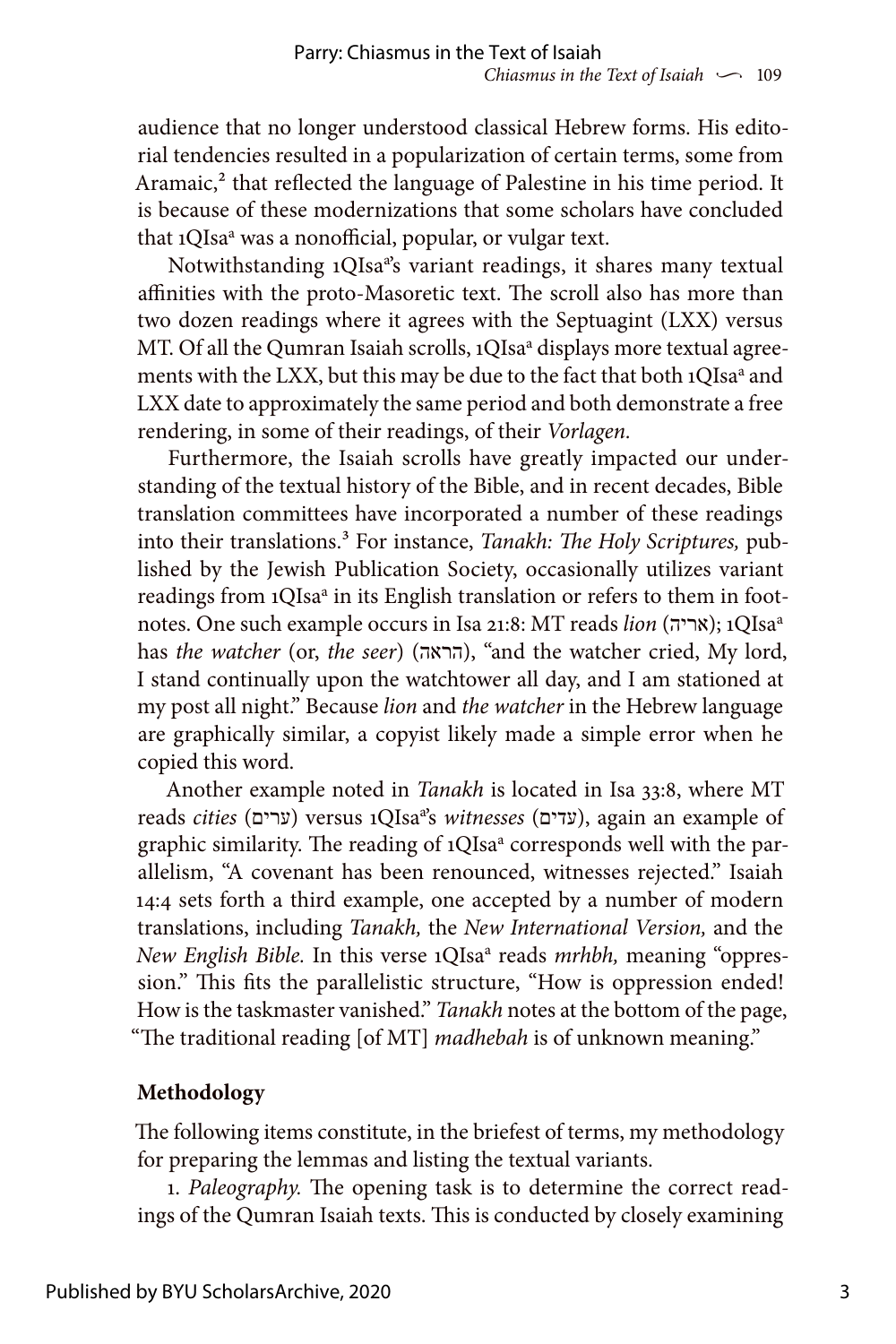the leather scrolls themselves, when possible, as well as high-resolution photographs and images. When I examined 1QIsa<sup>a</sup> on three different occasions, I had particular concerns about the scroll's shadows, creases, wrinkles, folds, darkened areas, flaked-off leather, holes in the leather, and the like; such items may or may not appear in the photographs. In addition to examining 1QIsa<sup>a</sup>, I accessed high-resolution images of the same manuscript from the collection of first generation negatives held by the Ancient Biblical Manuscripts Center (ABMC), Claremont, California, including the PAM series and those belonging to John Trever.

2. *Transcriptional Text.* Based on the efforts to determine the correct paleography of the Qumran Isaiah scrolls, I produced transcriptions of the Hebrew words; in doing so, I consulted the Parry Qimron edition of the Great Isaiah Scroll and DJD 32.

3. *Word-Word Correspondences.* Determining word-word correspondences among the Qumran Isaiah scrolls and MT, and then lemmatizing the words, proved to be a complex and prolonged task; this is because many supposed textual variants are no more than orthographic deviations. Divergences consisting of the letters *ʾālep, hê, wāw,* and *yôd* especially mark orthographic deviations, but not always.

The word-word correspondences are structured as follows: first the Isaianic chapter and verse; then a MT reading followed by witnesses that affirm MT; then follows a vertical separator stroke  $(= |)$ ; then a textual variant of one or more of the Qumran witnesses; and the entry closes with a solid, midline circle  $(= \bullet)$ . My approach in the lemma line is to place MT first, followed by other Hebrew witnesses, then the versions. This was a methodological decision and was not designed to suggest that MT has the primary, primitive, or correct reading.

4. *Reconstructed Texts.* This paper does not include divergences from Qumran readings that have been fully reconstructed (i.e., a reading fully enclosed in brackets); but it does include partial reconstructions.

5. *Parallel Registers in the Bible.* This paper includes the readings from blocks of texts that are parallel to Isaiah, most notably Isa 2:2–4 // Mic 4:1–3 and Isa 36–38 // 2 Kgs 18–20.

6. *MT Ketib-Qere System.* This paper examines the *ketib-qere* system of Masoretic type texts of Isaiah in light of 1QIsa<sup>a</sup> and other Qumran witnesses of Isaiah; therefore, both MTket and MTqere are set forth in the lemma lines in association with Qumran entries. Based on my study published in 2010,<sup>4</sup> it is my position that the majority of *ketib-qere* variants of the book of Isaiah are not material variants that reflect a different *Vorlage* or textual tradition; rather they are analogical readings,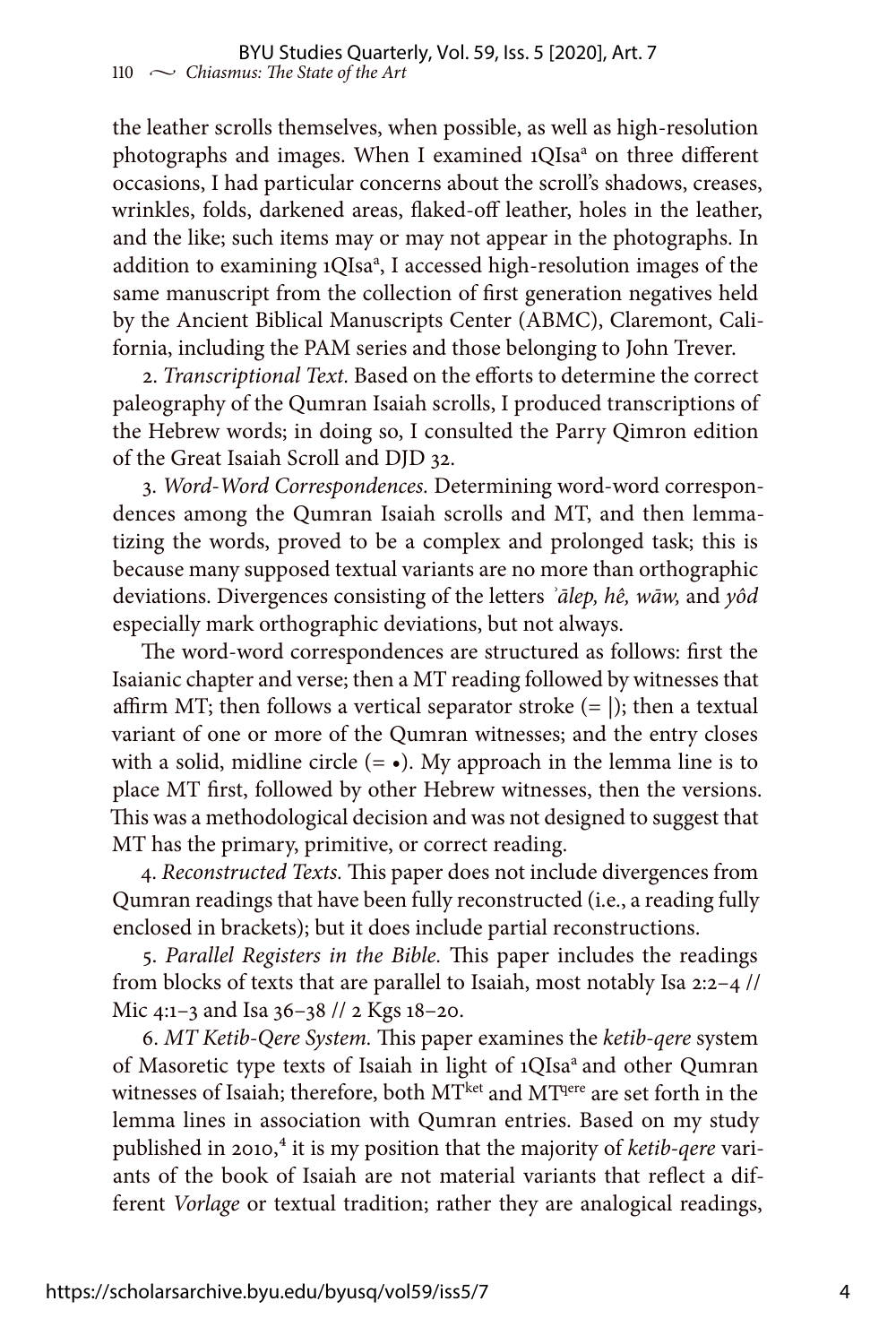divergences that reveal different orthographic systems, or examples of archaic, dialectical, or phonological textual updating. In fact, beyond the *qere perpetuum* readings and three examples of euphemisms (13:16; 36:12 bis), variations between *ketib-qere* are, for the most part, from the grouping *ʾālep, hê, wāw,* and/or *yôd*.

7. *Linguistic Analysis.* This endeavor constitutes another complex set of tasks because the effort requires various determinations, when appropriate, with regard to orthography, lexicon, morphology, syntax, grammar, etc. Here the lexicons proved to be helpful, as well as multiple publications (see individual entries plus the bibliography).

8. *Hapax Legomena.* Biblical Hebrew scholars in the modern era utilize the Greek expression *hapax legomenon* ("once said") to identify unique words in the Hebrew Bible. Of the approximately 1,200– 1,500 *hapax legomena* in the HB (the number varies according to scholarly approaches),<sup>5</sup> about nine hundred are decipherable, because they possess known and established roots. Approximately four hundred, however, are difficult to interpret. In this paper I deal with examples of *hapax legomena* when they exist as deviations in MT Isaiah and the Qumran Isaiah scrolls that attest them (i.e., 1QIsa<sup>a</sup>, 1QIsa<sup>b</sup>, 4QIsa<sup>a</sup>, 4QIsa<sup>b</sup>, 4QIsa<sup>c</sup>, 4QIsa<sup>d</sup>, 4QIsa<sup>f</sup>, and 4QIsa<sup>g</sup>). In 2015, I conducted a methodological examination of *hapax legomena* in Isaiah's text, which includes an analysis of the Qumran Isaiah Scrolls (published in the Peter Flint memorial volume).<sup>6</sup>

## **Chiasmus in Isaiah's Text**

We will now examine several examples of chiasms in Isaiah's text. These examples were selected randomly; other examples could be cited. I will place textual variants in brackets. In this section I will examine only the textual variants that present possible deviations that impact the structure or clarity of one or more of the particular chiastic elements.

#### **Isaiah 2:3–5**

- A Come, and let us go up to the mountain of the LORD [1QIsaª omits "to the mountain of the LORD"]
	- B to the house of the God of Jacob;
		- C that he ["they" וירונו 1QIsaª] may teach us of his ways, and that we may walk in his paths; because the law will go forth from Zion, and the word of the LORD from Jerusalem. (2:3)
			- D Thus he will judge among the nations, and he will settle the case for many people.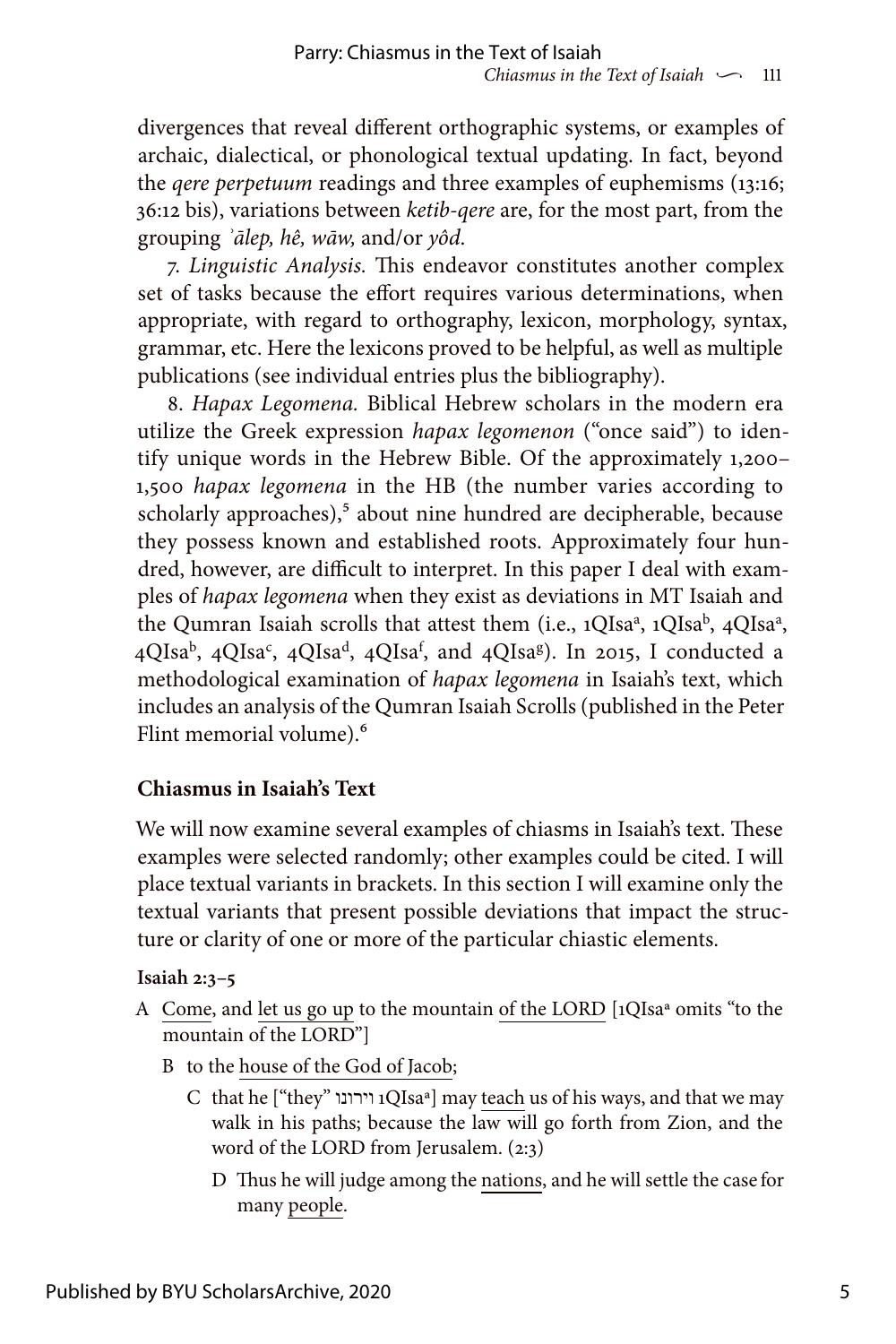#### 112  $\sim$  *Chiasmus: The State of the Art* BYU Studies Quarterly, Vol. 59, Iss. 5 [2020], Art. 7

- E And they will hammer their swords into plowshares,
- E and their spears into pruning hooks.
- D And nation will not lift up a sword against nation,
- C nor will they learn war again. (2:4)
- B O house of Jacob,

A Come, and let us walk in the light of the LORD (2:5)

QIsae4 MT אֶל־הַר־יְהוׇה **2:3** ([יהוה [הר אל (Mic 4:2 LXX Tg. Syr. Vulg. | > וירונו | MT 4QIsa<sup>e</sup> (MT Mic 4:2) LXX Tg. Syr. Vulg. | וירונו 1QIsa<sup>a</sup> (LXX Mic 4:2) •

(אֱל־הַר־יְהוּהָ) "Lord" (אֱל־הַר־יְהוּהָה) "Lord" (אֱל־הַר־יְהוּהָה was omitted in 1QIsaª by means of haplography, triggered by the prepositions לֶא . . . לֶא The expression, which has the support of three Hebrew witnesses—MT 4QIsa<sup>e</sup> Micah 4:2—as well the versions (LXX Tg. Syr. Vulg.), is essential to the chiastic structure owing to the fact that "of the Lord" corresponds with the same expression in the final line.

נוֵּרֹיְו—MT, with the support of 4QIsae (MT Mic 4:2) LXX Tg. Syr. Vulg., has a singular verb (via  $\sqrt{r}$ ) "and he will teach us," versus the plural reading of 1QIsaª (וירונו via √ירה" (and they will teach us." Brownlee posits, as a possibility, that the plural reading of 1QIsa<sup>a</sup> (וירונו) was impacted by the Qumran Community's belief that "they [the priests] may teach us of His ways." For this position, Brownlee draws support from 4QpIsa<sup>a</sup> 11:3-4 and 1QS ix, 7 (see Mic 4:2).<sup>7</sup> For a second point of view (and more likely), Kutscher postulates that the Qumran "scribe misplaced the *wāw* by mistake."8 The pronoun "they" in the expression "they will teach us" lacks an antecedent and signifies an error and does not provide support to the chiastic structure.

QIsae4 MT וְהוֹכִיחַ **2:4** MT לְעַמִּים • QIsaª1 וה והוכיח | .Vulg .Syr .Tg LXX LXX Syr. Vulg. | לעמים בין 1QIsaª (p.m.) לעמים • 4:3 Mic לְגוֹיִם |

ַיחִכֹהוְו—The odd reading of והוכיח וה in 1QIsaª may be explained as follows: the scribe wrote the first two characters of ַיחִכֹהוְו at the end of line 11 (col. 2); then he perceived that writing the whole word would extend too far beyond the vertical ruling, so he inscribed ַיחִכֹהוְו at the beginning of the next line (line 12). For three other examples of this phenomenon in 1QIsaª, see 8:2 (col. 7, lines 19–20), 49:2 (col. 40, line 29), and 49:11 (col. 41, lines 10-11). See also Tov's study.<sup>9</sup>

יִעְמֵים) represents a rare reading, (והוכיח בין) (represents a rare reading, attested once in the HB (Gen 31:37; cf. Job 9:33); but the preposition has been deleted and the *lāmed* added interlinearly, conforming to MT and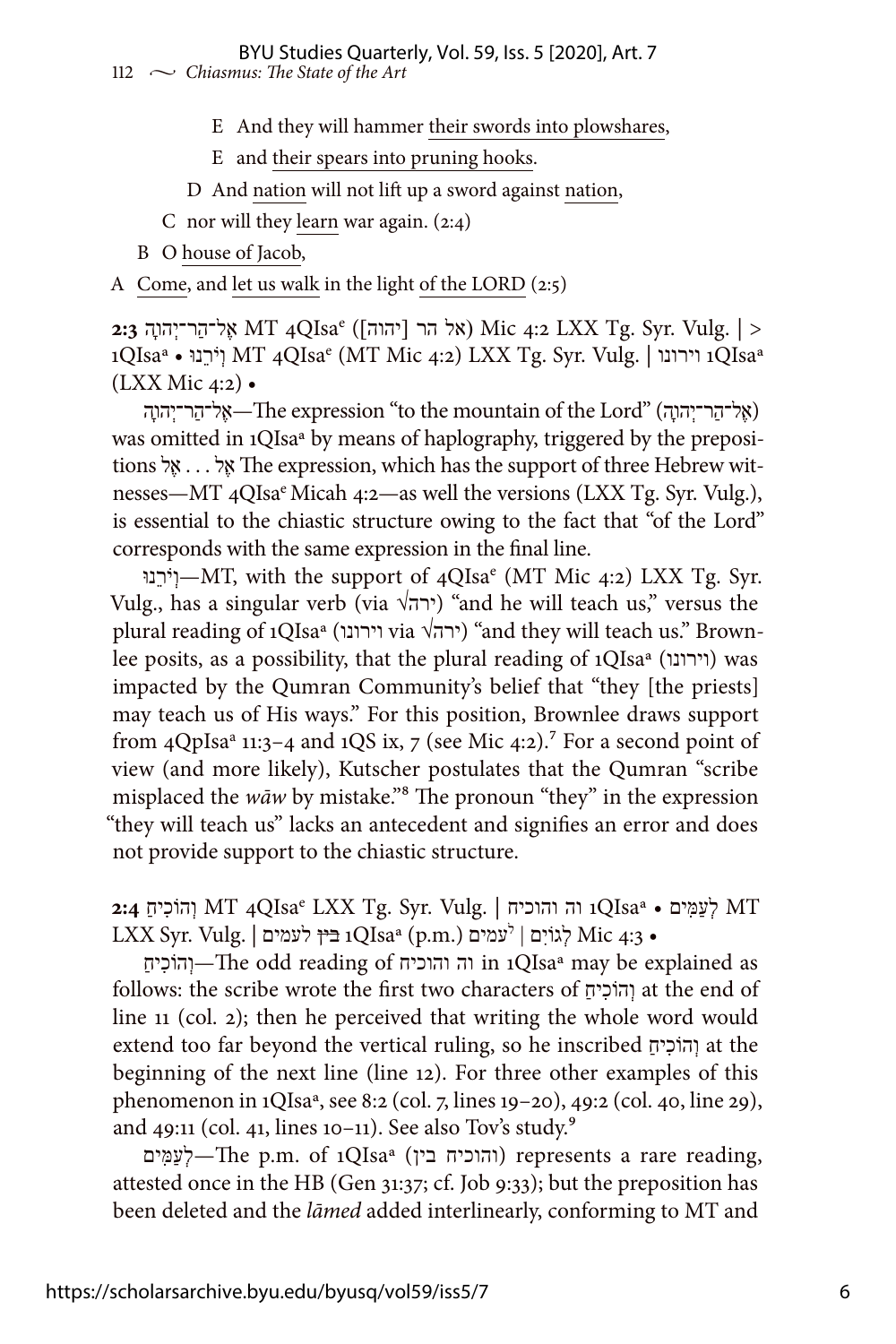the corresponding passage Mic 4:3 (וְהוֹכִיחַ לְגוֹיִם). Initially the copyist of 1QIsaª had written בין, impacted by בין located three words earlier, an obvious error. With regard to the ordering of גוים and עמים, Mic 4:3 deviates from MT and 1QIsaª by placing עמים first followed by גוים.

## **Isaiah 6:7**

- A and will be turned aside
	- B your iniquity,
	- B and your sin [וחטאותיך] sins" 1QIsa<sup>a</sup>]
- $A$  will be atoned (תְּכֻפָּר)

• LXX QIsaª1 וחטאותיך | MT וְחַטָּאתְךָ **6:7**

ָךְאתָטַּחְו—MT Isa 6:7b of MT comprises a chiastic structure with two singular nouns, each with an attached second masculine singular pronominal suffix, and two third person verbs: רָפֶר יִחְטַּאתְךָ תִּכְפָּר ("and will be turned aside your iniquity and your sin will be atoned"). 1QIsa<sup>a</sup> has a plural noun וחטאותיך") and your sins") that lacks correspondence with the singular noun ("iniquity") in the chiasmus; perhaps the copyist inadvertently assimilated the plural from ָיךֶתָפְשׂ") your lips"), a word that is located in the first bicolon of verse 7. But compare LXX, which also attests the plural "sins."

## **Isaiah 6:10**

- A Make fat ["make desolate" 1QIsaª] the heart of this people,
	- B and make heavy their ears,
		- C and shut their eyes;
		- C lest they see with their eyes,
	- B and hear [plural verb, 1QIsaª] with their ears,
- A and understand and ["with," 1QIsaª] their heart

QIsaf4 MT ִישְׁמָע • QIsaª1 השמ | LXX MT הַשְׁמֵן **6:10** Syr.(vid) Vulg. | ישמעו 1QIsaª LXX Tg. Vulg.mss • וְלִבְנוּ MT s / | בלבבו 1QIsaª | נבלבבו 4QIsa  $MT<sup>miss</sup>$  | καὶ τῇ καρδία LXX | וֹבלִיבָהוֹן Tg. •

ןֵמְשַׁה—Some critics approach the reading in 1QIsaª (השמ, a *hipʿil* verb via √שׁמם" to be desolate, be appalled") versus MT (ןֵמְשַׁה, a *hipʿil* verb via √שׁמן" to make fat") as a *vario lectio*.10 Kutscher, for one, suggests "the scribe found it difficult to understand the verb שמן in conjunction with לב, whereas שמם, which is found over a 100 times, was more intelligible to him."<sup>11</sup> Evans (following Brownlee<sup>12</sup>) sees the scroll's reading as a "deliberate scribal alteration,"13 reading השמ as a *hipʿil* imperative from √שמם" make desolate/make appalled." Thus Evans translates: "Make the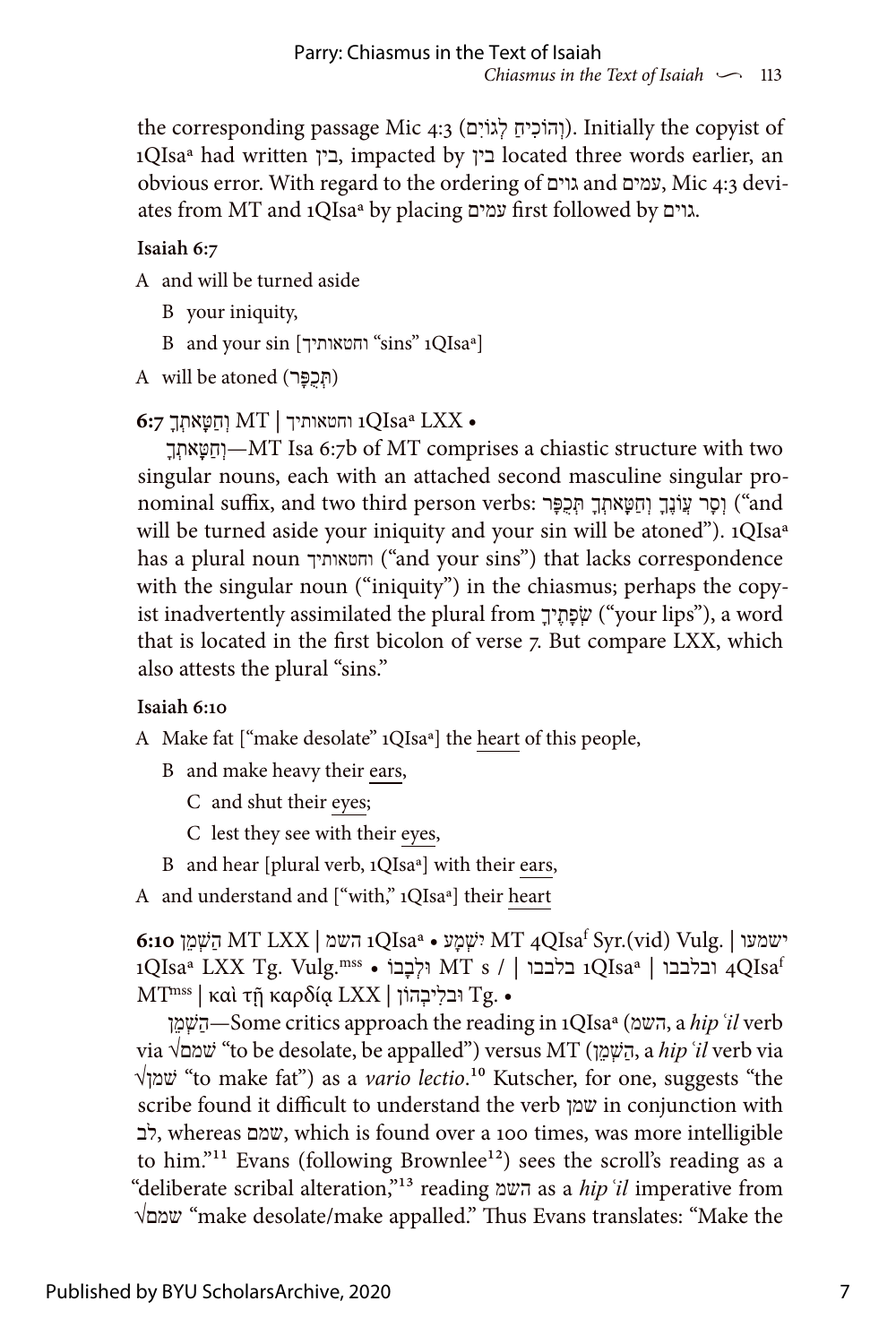heart of his people appalled (at evil)." Evans summarizes that "The effect of these variants [in Isa 6:9–10] is to redirect the entire thrust of the Isaianic passage. The passage no longer proclaims a word of judgment aimed at promoting and intensifying spiritual obduracy; rather, its purpose is to warn and aid the elect [i.e., the Qumran community] in protecting themselves from evil."<sup>14</sup>

With regard to the elements of the chiastic structure, one could argue for either MT or 1QIsaª's reading. But there is another possibility that explains the deviation in 1QIsaª: perhaps the copyist of 1QIsaª made a simple error by failing to copy the final *nûn.* It is a fact that the copyist occasionally utilized a medial *mêm* in the final position, but in the majority of cases he wrote a final *mêm.*

עָמְישִׁ—Now I will address the second deviation of consequence in this text. Verse 10 consists of a chiasmus that frames the following anatomical parts—*heart, ears, eyes, eyes, ears,* and *heart.* A verb accompanies each of the six body parts. The first three verbs are *hipʿil* imperatives and the next three are *qal* imperfects. In MT, all six verbs are put forward as singular verbs. However, a copyist of 1QIsaª made a mistake by writing one of the verbs as a plural, "and hear" (ישמעו(. At some point during the transmission of the text of Isaiah, the original read ובלבבו ישמע) see discussion immediately below), but a copyist created an error by means of a dittogram, ובלבבו ישמעו. A subsequent copyist either omitted the *wāw* conjunction via haplography or he corrected his manuscript according to another manuscript tradition.

ֹבוָבְולּ—The Hebrew witnesses provide three different readings: ֹבוָבְולּ (MT), ובלבבו), and ובלבבו) (4QIsa<sup>f</sup>). 4QIsa<sup>f</sup>'s reading, with both the conjunctive *wāw* and the preposition *bêt*, corresponds to the pattern of the other comparable elements in the chiastic structure, namely בעיניו and ובאזניו, thus reading "lest they see with their eyes, and hear with their ears, and understand with their heart." The preposition *bêt* of 1QIsaª, too, correlates with the *bêt* of בעיניו and באזניו. These correspondences may indicate primary readings; or, alternatively, a harmonization with the surrounding text. See also the discussion immediately above.

#### **Isaiah 11:4**

- A he will smite [*hipʿil* verb] the earth
	- B with the rod of his mouth,
	- B and with the breath of his lips
- A will he slay [*hipʿil* verb] the wicked [*hopʿal* verb "the wicked will be killed" 1QIsa<sup>a</sup>].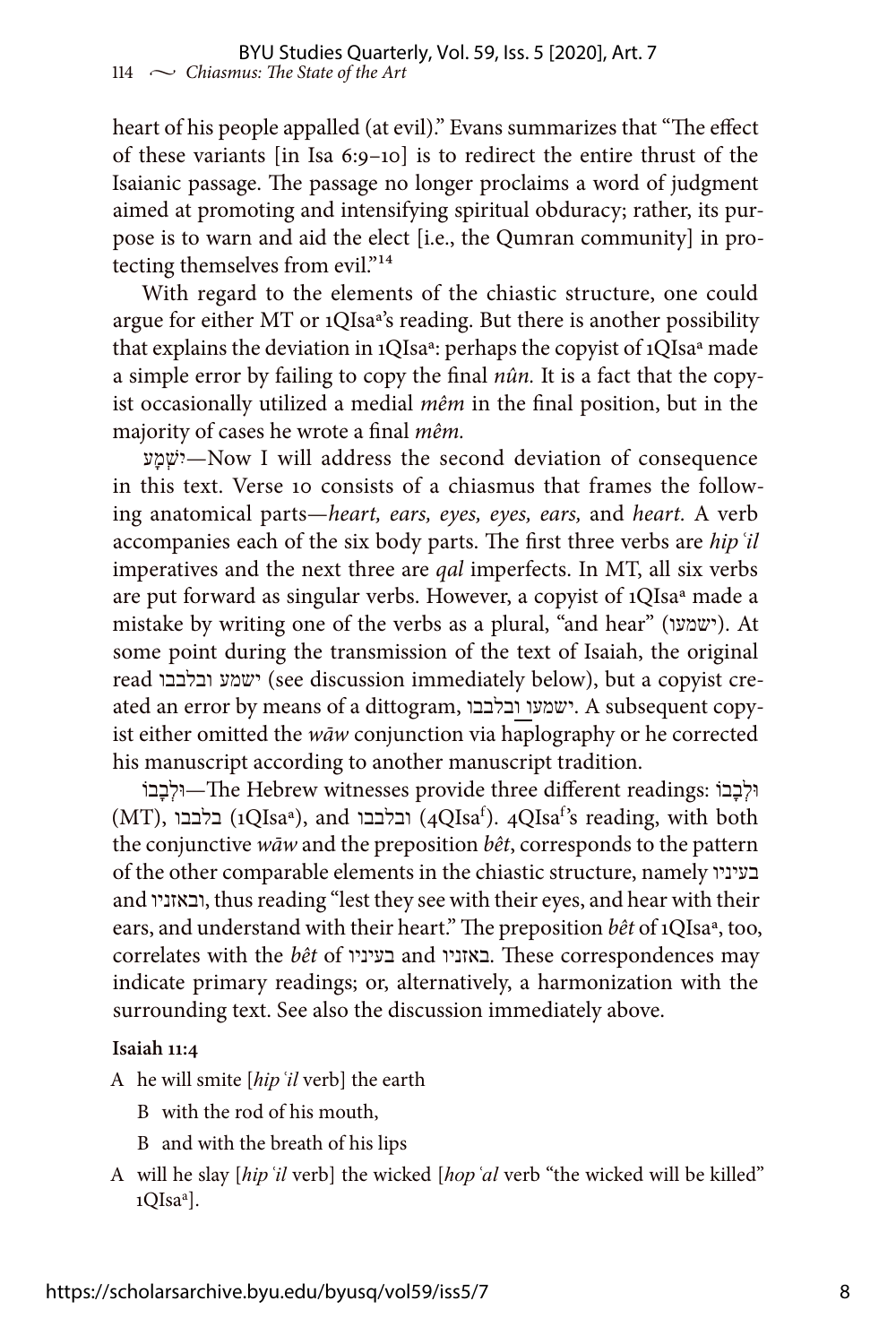$\rm 11:4 \ge MT \mid$ עניומת יומת י $\rm H\, LXX \mid \rm M\,$ יִמְית •  $\rm QIsa^a$  יומת רשע  $\rm qOIsa^c$  •

>–1QIsaa has רשע יומת, encircled with deletion dots. MT lacks the reading. The scribe assimilated these two words from the same expression that is found three words later.

יתִמָי—Isaiah 11:4b features a chiastic passage, for which MT presents two corresponding *hip* 'il imperfect verbs: "but he will smite [וְהִכָּה] the earth with the rod of his mouth, and with the breath of his lips will he slay [יִמְית;] the wicked." For the fourth line of the structure, 1QIsa<sup>a</sup> (יומת) has a *hopʿal* imperfect third masculine singular, "[the wicked] will be killed"; as does 4QIsa<sup>c</sup> with its *qal* imperfect third masculine singular, "[the wicked] will die." The deviations of  $1QIsa^a$  and  $4QIsa^c$  may have arisen owing to scribal carelessness or to the graphic similarity of the *qal, hipʿil,* and *hopʿal* forms. MT's verb supports the chiastic elements of the verse.

#### **Isaiah 11:8**

- A And the nursing babe will delight
	- B on the hole of the adder,
	- B and on the den of the viper ["dens of the vipers" 1QIsa<sup>a</sup>]
- A the weaned child will put his hand.

נאורות | MT 4QIsa<sup>c</sup> | מאורות 1QIsa<sup>a</sup> | κοίτην LXX • מָאוּרַת MT Tg. Syr.  $\text{Vulg.} \mid \text{z}$  יהדה 4QIsa $^{\text{a}}$  4QIsa $^{\text{c}}$  LXX הָדָה •  $\text{MT}$  הָעָה 4QIsa $^{\text{c}}$  +  $\text{q}$ 

s . . . מְאוּרַת –In this chiastic structure, MT has the singular מאוּרַת צִפְעוֹנִי ("den of the viper") versus the plural of 1QIsa<sup>a</sup> מאוּרַת מ ("dens of the vipers"). MT's singular provides a better correspondence to the expression "hole of the adder." The structure, therefore, reads: "And the nursing babe will delight on the hole of the adder, and on the den of the viper the weaned child will put his hand." Compare also the deviations at 59:5 (יִפְעוֹנִי MT 1QIsa<sup>b</sup> | צפעונים 1QIsaª LXX). The mechanism that serves to explain the deviations is unknown.

דהׇהׇ—Already in 1912, Gray provided three reasons why the reading הַדָּה is "doubtful." His first is that "הדה would be the only occurrence in the poem of a pf. tense, and this remains suspicious."15 Roberts, too, prefers the imperfect verb (יהדה) of 4QIsa<sup>c</sup> versus the perfect (MT, 1QIsa<sup>a</sup>, 4QIsa<sup>b</sup>).<sup>16</sup> One could argue in favor of MT, 1QIsa<sup>a</sup>, and 4QIsa<sup>b</sup>; however, a copyist of 4QIsac may have added the *yôd* to יהדה, possibly influenced by the previous word (ידו), which also begins with *yôd*. But despite Gray's objection, הָדָה corresponds well with עָשׁעֲשׁעָן, making the morphological values of the two A lines correspond.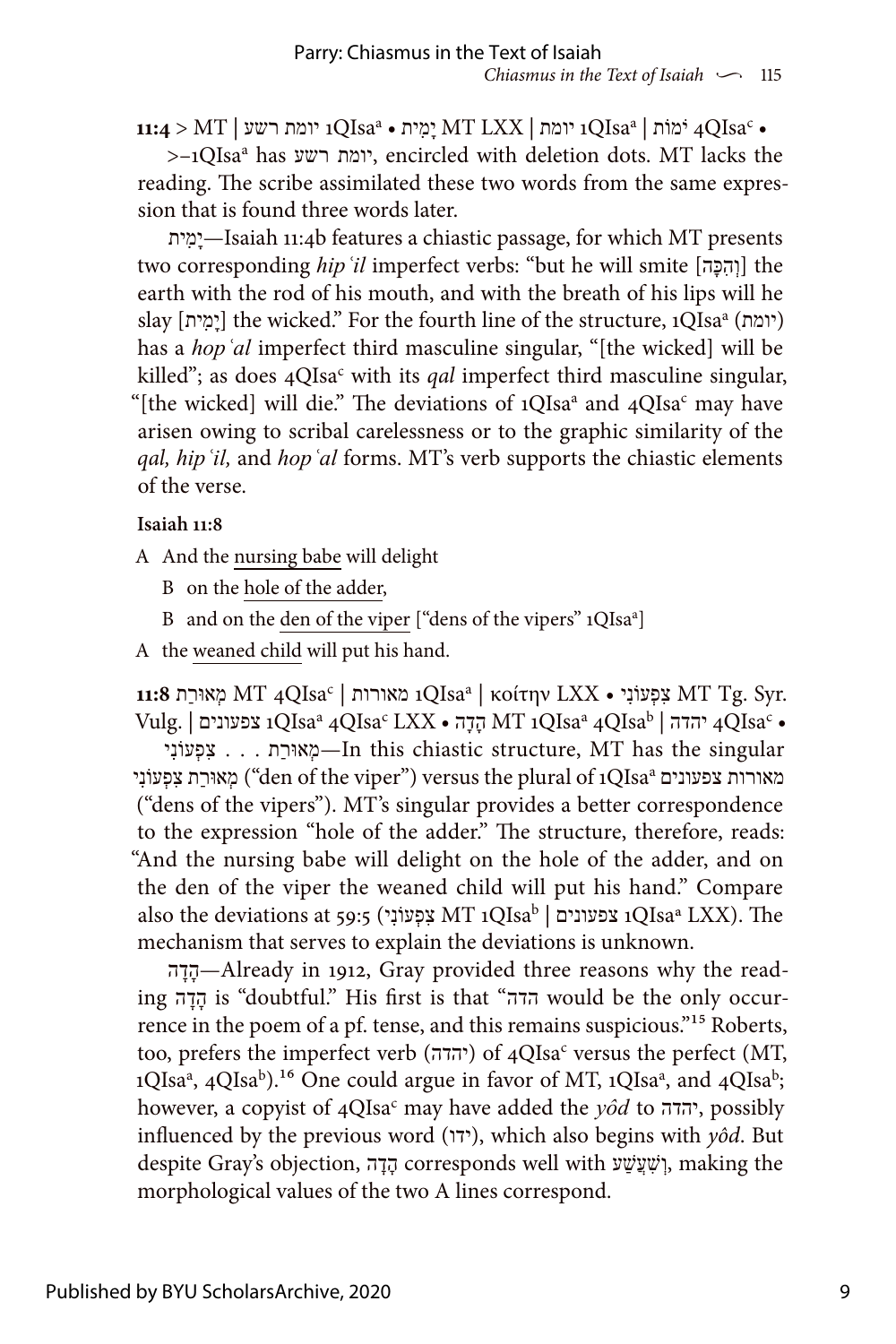#### **Isaiah 13:16**

A will be plundered

B their houses

B and their wives

A will be violated ["they will be lain with" 1QIsa<sup>a</sup>]

1**3:16** תִּשֶּׁגַלְנָה MT<sup>ket</sup> 4QIsaª (תשג]לֹ(נה]) Syr. Vulg. | תִּשֶּׁגַלְנָה MT<sup>qere</sup> ו Tg.(vid) | ἕξουσιν LXX •

The chiasmus features two *nipʿal* imperfect plural verbs (lines A), two masculine plural pronominal suffixes ("their"), and two plural nouns ("houses" and "wives") (lines B).

תִּשָּׁגַלְנָה)—MT<sup>ket</sup> and 4QIsa<sup>b</sup> read the verb תִּשָּׁגַלְנָה) "they will be violated"). 4QIsaª also apparently reads [תשג] ל[נה] תשג. MTqere and 1QIsaª read the verb תשכבנה) ישכב, "they will be lain with"); MTqere and 1QIsa<sup>a</sup> present a euphemistic reading because lie down does not necessarily imply force, versus שׁגל. According to b. Megillah 25b: "Our rabbis taught: wherever an indelicate expression is written in the Torah, we substitute a more polite one in reading. <Thus for> תשׁגלנה,' he shall enjoy (?) her,' <we read> ישׁגלנהִ,' he shall lie with her.'"17 The same MTket/MTqere is found in Deut 28:30; Jer 3:2; Zech 14:2. For a discussion of תִּשָּׁבַבְנָה/תִּשֵׁגַלְנָה in light of other euphemistic expressions, see Ginsburg.18 The primary reading is likely שׁגל") to be violated"), which accords with *plunder* (i.e., to take something by force) in the chiastic structure.

#### **Isaiah 14:25**

A will be turned aside from them ["from you"1QIsa<sup>a</sup>]

B his yoke,

B and his burden

A from his shoulder ["your shoulder" 1QIsa<sup>a</sup>] will be turned aside.

QIsaa1 מעליכמה | LXX MT מֵעֲלֵיהֶם **14:25** QIsaa1 שכמכה | MT שִׁכְמוֹ • •

םֶיהֵלֲעֵמ . . . מוְֹכִשׁ—Isa 14:25b forms a chiasmus: "will be turned aside from them his yoke, and his burden from his shoulder will be turned aside." Note that the verbs רָסוּר and סוול (both √סור) frame the chiasmus, with ("his yoke") and ("his burden") serving as pivotal units. One would expect the pronominal suffixes of the words םֶיהֵלֲעֵמ and מוְֹכִשׁ, belonging to MT, to harmonize, but they do not. But compare several versions (LXXmss Tg. Syr. Vulg.), which read plural suffix שכמם, agreeing with םֶיהֵלֲעֵמ.19 1QIsaa deviates with its second person plural suffix (מעליכמה" from you") and its second person singular suffix (שכמכה" your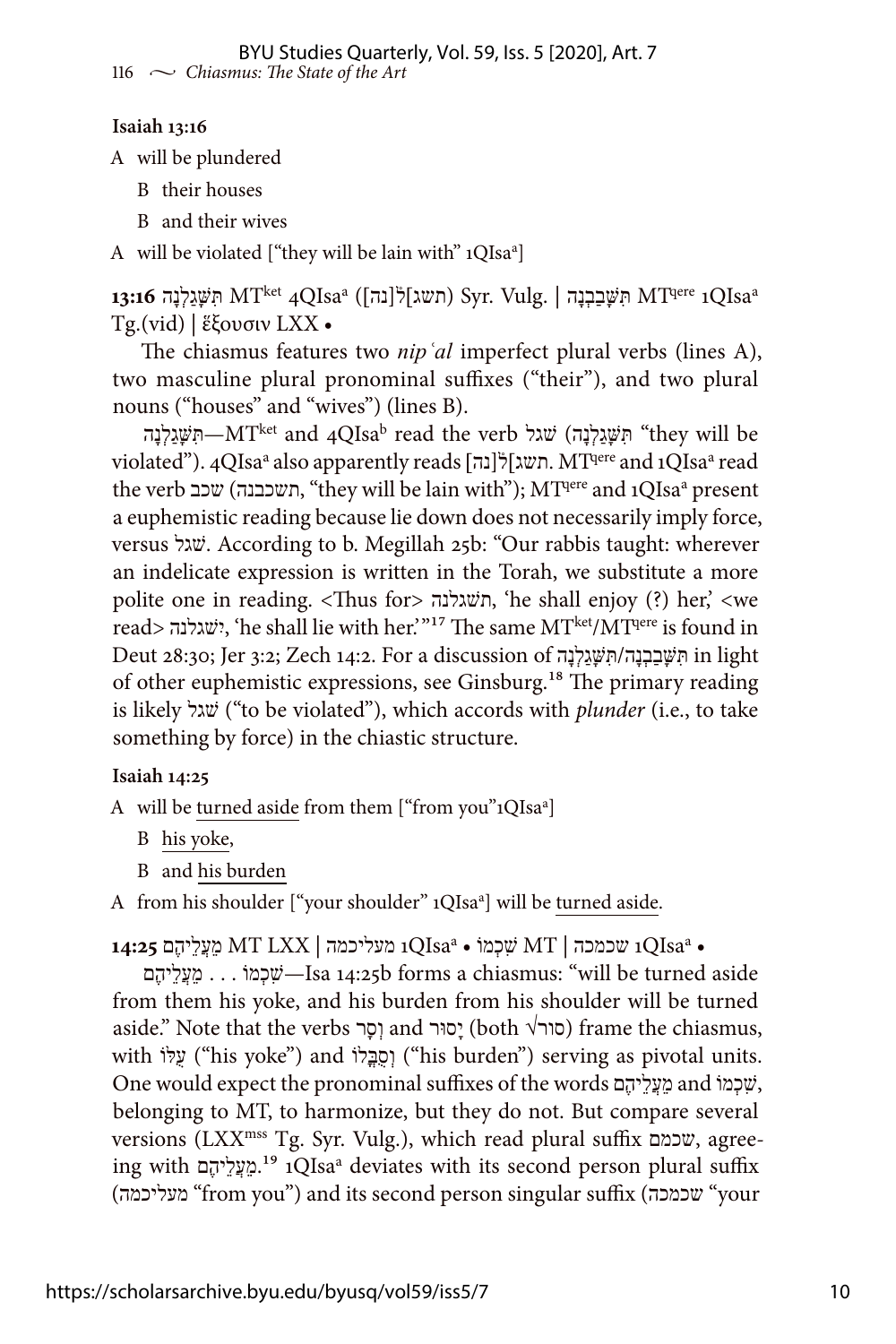shoulder"). The scroll may have been impacted by שׁכמך and צוארך) both second m. sg. suffixes), two words belonging to a similar reading in 10:27, "his burden will be turned aside from your shoulder and his yoke from upon your neck" (יסור סבלו מעל שכמך ועלו מעל צוארך).

## **Isaiah 29:14**

A and shall perish

- B the wisdom of their wise,
- B and the understanding ["understandings" 1QIsaª] of those who understand
- A shall be hid.

## • QIsaª1 ובינות | (vid(LXX MT וּבִינַת **29:14**

תַינִוּב—MT has the singular, "and the understanding of." 1QIsaª records the plural ובינות," and the understandings of," but the plural lacks alignment with singular verb (תסתתר). MT's reading works well as it is, preferred by Wildberger.20 Furthermore, 1QIsaª's plural בינות does not accord with the singular תַמְכָח in the chiasmus.

## **Isaiah 34:5–8**

- A For my sword is saturated ["will appear" 1QIsaª] in the heavens, behold, it descends upon Edom, and upon the people promised for destruction, for judgment. (34:5)
	- B The LORD's sword is filled with blood, it is gorged with fat;
		- C from the blood of lambs and goats, from the fat of the kidneys of rams; D because the LORD has a sacrifice in Bozrah,
			- D and a great slaughter in the land of Edom. (34:6)
		- C And wild oxen will fall with them, and the bulls with the mighty bulls,
	- B and their land will be soaked with blood, and their soil will be made rich with fat. (34:7)
- A For it is a day of the LORD's vengeance, a year of recompense to uphold the cause of Zion. (34:8)

## • QIsaª1 תראה | LXX MT רִוְּתָה **34:5**

הָתְוִּר—MT presents the *lectio difficilior* (√רוה" to be saturated, to drink"), versus 1QIsaª's תראה√) ראה" to see"), *nipʿal*, translated as "For my sword will appear." With regard to the scroll's reading, Kutscher proposes that the scribe did not know the verb  $\sqrt{2}$ רוה.<sup>21</sup> But if the scribe did not know √רוה, why did he correctly use it two verses later (see v. 7)? It is remotely possible that the scribe borrowed language from another passage (i.e., Jer 14:13; Ezek 33:3, 6), where ראה\ (sword") and  $\sqrt{2}$  (sword")  $\sqrt{2}$  (see") are collocated. However, one should also consider that Targum's reading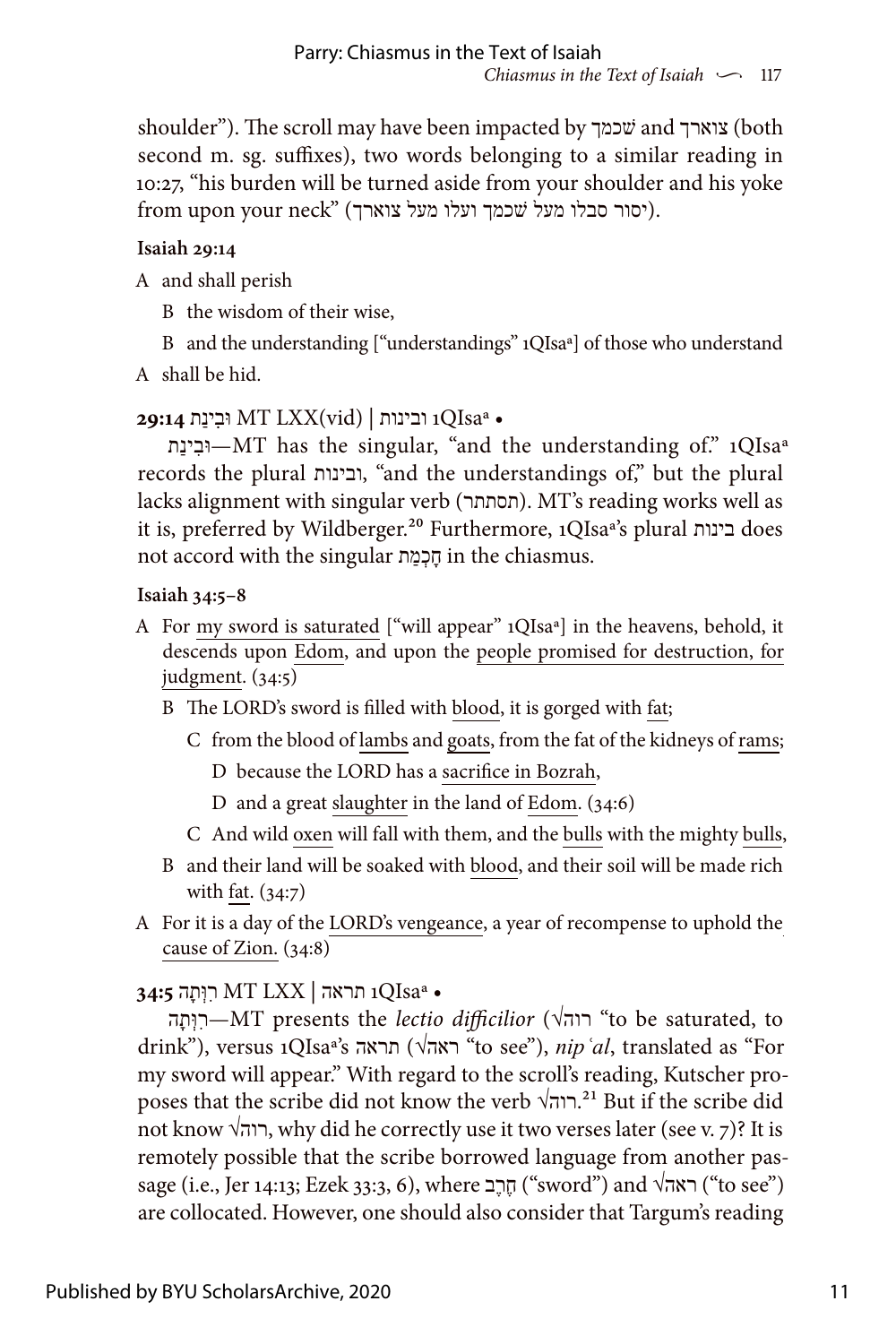of יֵלְתגִת") my sword will be revealed") is closer in meaning to תראה") my sword will appear") than is רְוָתֲה ("my sword is saturated"). Based on a line in Jer 46:10 ("and the sword will devour, and it will be satiated and made drunk with their blood") (הִעֲכְלָה חֲרֵב וְשָׂבְעָה וְרַוְתָה מִדּמם), a reading that is similar to the one under discussion, one can argue for the primacy of MT's reading; we observe also that MT has the support of LXX, Vulg., and Syr.; but contrast Watts, who states that 1QIsaª and Tg. "may be more nearly correct" than MT.<sup>22</sup> So also, Driver, based on the difficulty of the reading of MT as well as the variant reading of the Targum, states emphatically that "the Scroll's reading can, indeed must, be accepted without hesitation."23

The reading here, then is indeterminate, with textual critics making arguments for the acceptance of both readings, "to be saturated" and "to appear."

#### **Isaiah 40:12**

- A Who has measured
	- B in the hollow of his hand
		- C the waters ["waters of the sea" 1QIsa<sup>a</sup>]
		- C and the heavens
	- B with the span ["with his span" 1QIsa<sup>a</sup>]
- A marked off.

• .Syr QIsaa1 בזרתו | (vid(LXX MT ַבּ ֶזּ ֶרת • QIsaa1 מי ים | LXX MT מַיִם **40:12**

םִיַמ—The first textual variant pertains to a possible fusion of two words, reading "waters" (מים MT), or the diatomy, "waters of the sea" QIsaa1 מי ים) ).24 Tov holds that "the reading of 1QIsaa is preferable because of the parallel hemistich ('and gauged the *skies* with a span.'"25 McKenzie, too, prefers the scroll's reading.<sup>26</sup> Brownlee, with a slight reservation, determines 1QIsa<sup>a</sup> to be the original reading,<sup>27</sup> contra Orlinsky, who emphatically states that "מי ים is only an erroneous reading."<sup>28</sup> On the grounds that the poet intended assonance to be read ("ושמים מים in MT is surely intentional"), Baltzer holds that MT's reading is primary.<sup>29</sup> Cf. also Isaiah 24:14, where LXX has the equivalent of ים מי" the water of the sea" (τὸ ὕδωρ τῆς θαλάσσης). As pertaining to the reading that best supports the chiasticity of the lines, the scholars lack agreement, meaning the primary reading is indeterminate.

ת ֶרֶזַּבּ—With regard to the second variant, MT attests ת ֶרֶזַּבּ") with the span") versus 1QIsa<sup>a</sup>'s "with his span" (בזרתו). It is unknown whether or not the suffix "his" is original or whether a copyist added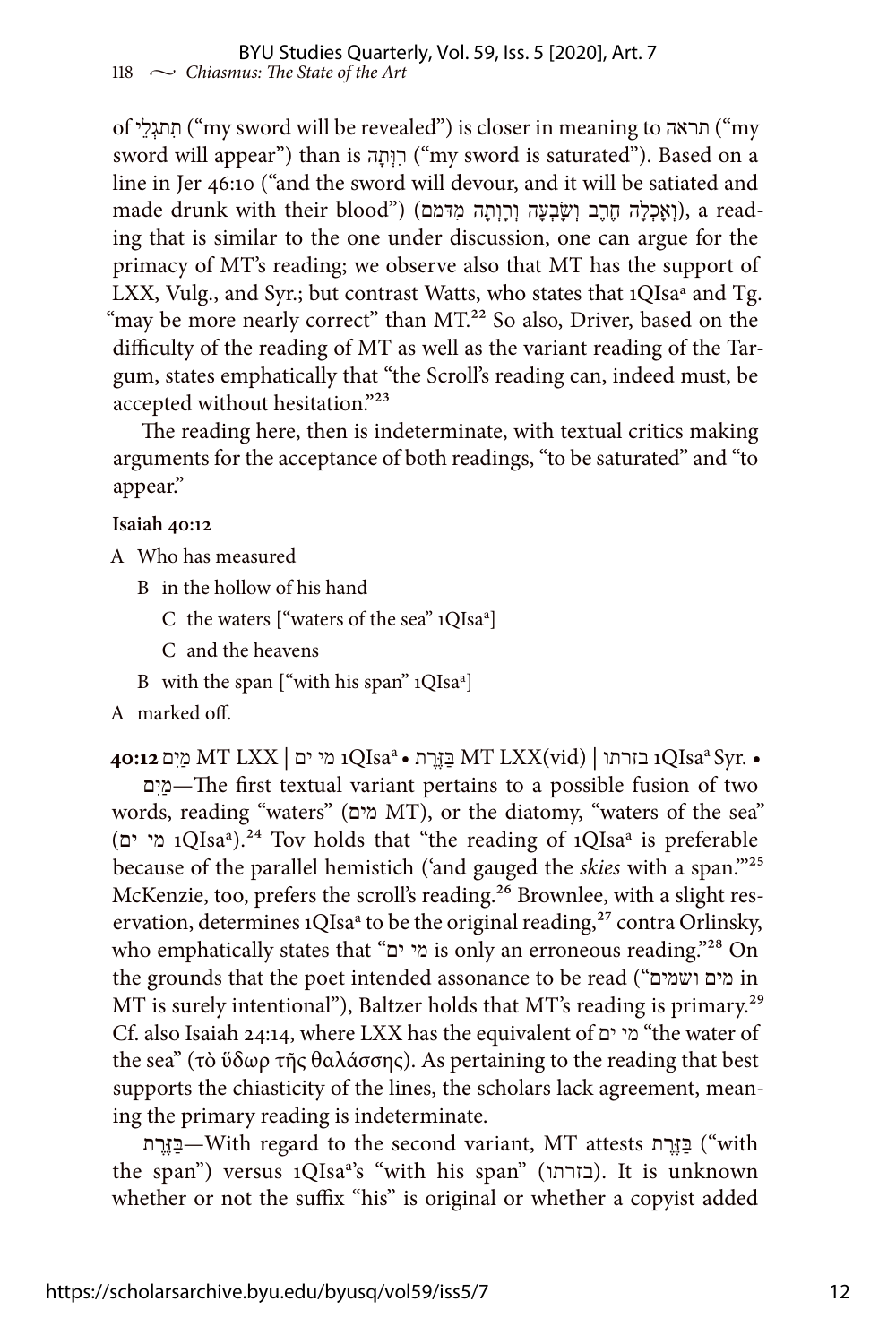it via assimilation from the corresponding "in the hollow of his hands" (שעלוׁב(. Assimilation is the more likely situation because of the scroll's copyist's tendency to harmonize the text. Rosenbloom prefers 1QIsa<sup>a'</sup>s reading because "בזרתו is in parallel with בשועלו"30 versus Koole, who rejects the suffix.<sup>31</sup> Based solely on the two B lines of the chiasmus, "his hand" corresponds with "his span."

### **Isaiah 44:21**

A Remember these,

- B O Jacob and Israel ["O Jacob, Israel" 1QIsa<sup>a</sup>]
	- C for you are my servant,

D I have formed you,

- C you are a servant to me,
- B O Israel,

A you will not be forgotten ["forgotten"(?) "lifted"(?) "deceived"(?) 1QIsa<sup>a</sup>] by me.

QIsaa1 ישראל | LXX QIsab4 MT וְיִשְׂרָאֵל **44:21** QIsaa1 MT יִשְׂרָאֵל • LXX | וישראל  $\rm qQIsa^b$  תְּנָּשֵׁנִי •  $\rm M T$  תִּנְשֵׁנִי  $\rm qQIsa^b$  וישראל ו

לֵראְׇשִׂיְו—Both expressions—"Jacob and Israel" (= MT 4QIsab LXX) and "Jacob, Israel" (= 1QIsaª)—work well in this chiasmus.

יִנְשֵׁנִי,—The words "you will not be forgotten" (תנשׁני), belonging to both MT and 4QIsab, is a *hapax legomenon*, probably via √שהׁנ) attested six times). The root sense means "to forget" in both Hebrew and Aramaic.<sup>32</sup> 1QIsaª's נשא√ may originate from √נשא√ ("to lift, carry") or נ ("to deceive"), although it is possible that 1QIsaª's scribe intended √נשה√. "to forget." North is partial to  $\sqrt{x}$ נשא $($ "to deceive"), and translates, "you must not play false with me, Israel."<sup>33</sup> Not only does MT's reading make sense, but "you will not be forgotten" forms a textbook example of a chiasmus because "not be forgotten" parallels "remember."

## **Isaiah 51:7**

A Do not fear

- B the reproach of a man
- B and of their revilings ["those who revile them"(?) 1QIsaª]

A do not be dismayed.

```
51:7 וממגדפתם) \rm{1QIsa^a\,1QIsa^b} ומ\rm{2Sa^a\,1QIsa^b} וּמְגִדֻּפֹתָם \rm{6}
```
וּמגּדִּפֹתָם), a non-absolute *hapax* (וּמגּדָפֿתָם), a non-absolute *hapax legomenon* from הָדּוּפִגּ, preceded by the preposition ןִמ. 1QIsab attests "those who revile them" (וממגדפתם(, with the double *mêm*, which suggests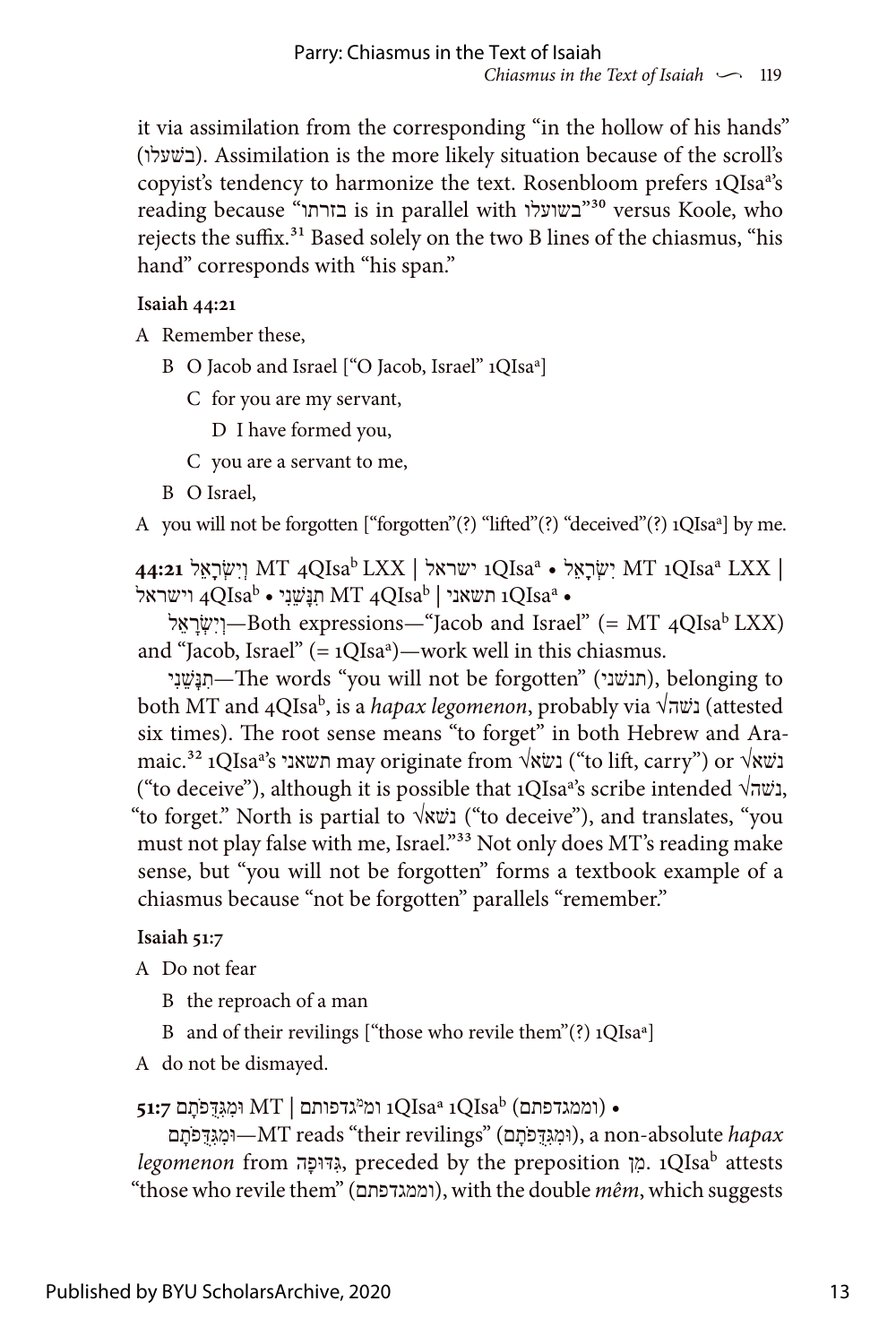the reading of the *piʿel* ptc. ףֵדַּגְמ) e.g., Num 15:30; Ps 44:17), also prefaced by the preposition ןִמ. 1QIsaª apparently first read ומגדפותם=) MT) but a subsequent hand added a second *mêm*, thus reading ומ<sup>מ</sup>גדפותם (= 1QIsa<sup>b</sup>). Additionally, Barthélemy points out that it is "likely that the repetition of the *mem* in [the two Qumran scrolls] was an attempt to assimilate the rare form of MT to a more common form."34 Either reading is possible (MT or the scrolls), although the grammatically structured chiasmus seems to favor MT's noun (גְּדוּפָה): "Do not fear the reproach [noun] of man, and of their revilings [noun] do not be dismayed."

## **Isaiah 53:7**

A yet he opens not his mouth:

B he is brought as a lamb to the slaughter ["to slaughter" 1QIsaª],

B and [omit "and" 1QIsaª] as a ewe before her shearers is dumb,

A so he opens [1QIsaª has a perfect verb] not his mouth.

כרחל | LXX) וכר֯[חל) QIsab1 MT וּכְרָחֵל • QIsab1 QIsaª1 לטבוח | MT לַטֶּבַח **53:7**  $1 \text{QIsa}^{\text{a}}$  • יִפְתַּח •  $\text{MT} \mid \text{ATI}$  בתח $\text{QIsa}^{\text{a}}$ 

חַבֶטּלַ— The verb √טבח does not appear in MT Isaiah, but the masculine singular noun טבח occurs four times (34:2, 6; 53:7; 65:12). For three out of those four occurrences, 1QIsaª sets forth a deviation. In Isaiah 53:7, MT has a masculine singular noun ("slaughter") versus the *qal* infinitive construct ("to slaughter") of both 1QIsa<sup>a</sup> and 1QIsa<sup>b</sup> (cf., Jer נוּגְנִי כְּכֶבֶשׂ אֵלּוּף יוּבַל לִטְבוֹח (Ine deviation is not consequential to the chiastic structure.

<sup>2</sup>יִפְתַּח —With regard to the verbs of the two "A" lines, MT's imperfect verb (יִפְתָּה) corresponds with the same imperfect in the first line of the chiasmus, versus 1QIsaª, which has a perfect verb in line four. 1QIsaª likely is in error.

## **Isaiah 55:8–9**

A For my thoughts are not your thoughts,

- B neither are your ways my ways, saith the LORD.
	- C For ["as" 1QIsa<sup>a</sup>] the heavens are higher
	- C than the earth,
- B so are my ways higher than your ways,

A and my thoughts than your thoughts.

```
 βουλαὶ αἱ ὥσπερ μου βουλαί αἱ (LXX QIsaa1 MT מַחְשְׁבוֹתַי מַחְשְׁבוֹתֵיכֶם 55:8
י 1QIsab - מהשבתי | (ύμῶν)
```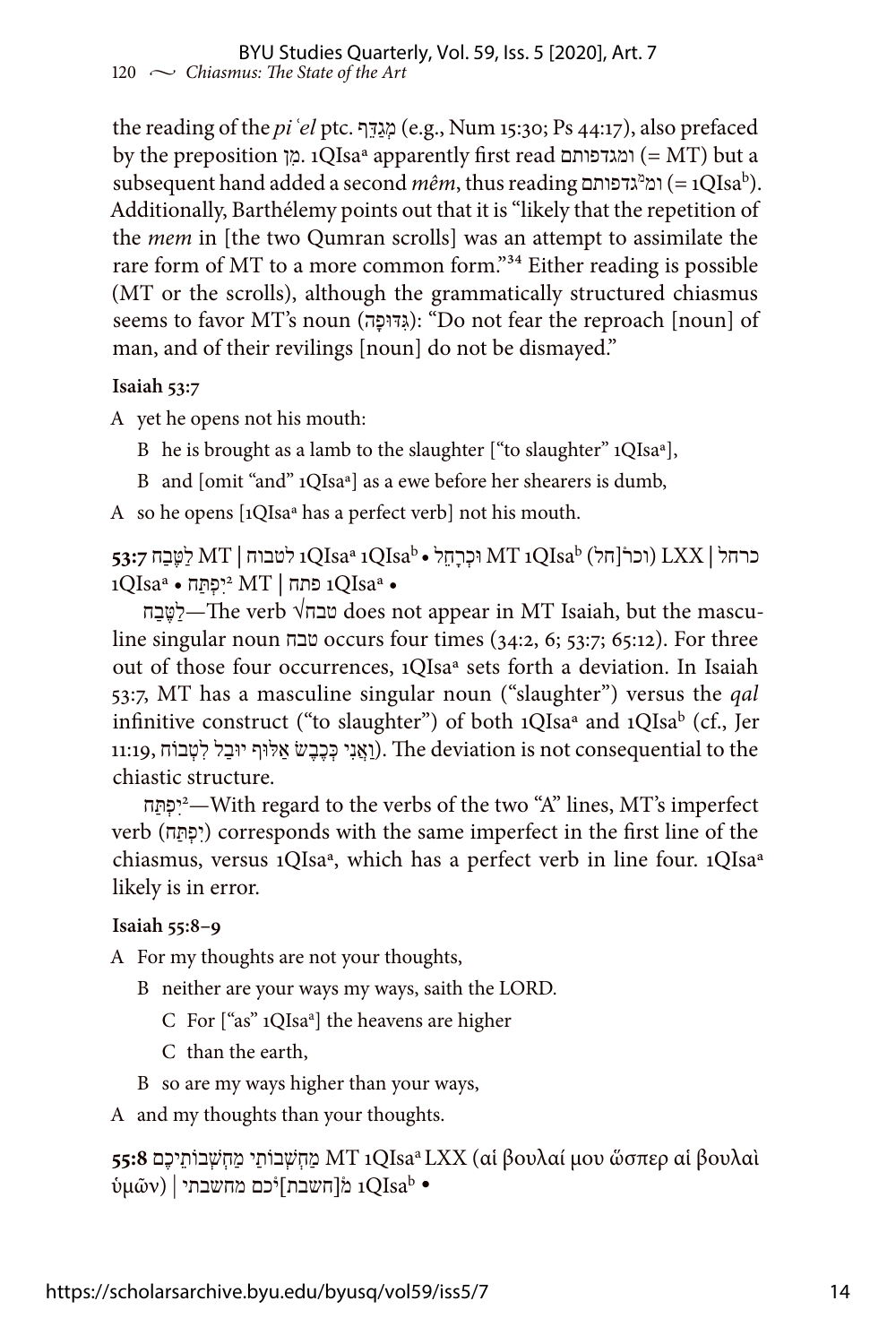מַחְשְׁבוֹתַי מַחְשְׁבוֹתֵיכֶם—Both MT and 1QIsaª present a chiasmus of pronominal suffixes: *my, your, your, my,* thus reading: "For my thoughts are not your thoughts, neither are your ways my ways." Contrast this with  $1\mathrm{QIsa}^\mathrm{b}$ 's reading of מקחשבת $[$ כם מחשבתי $]$ מ, which presents an a b a $^\prime$  b $^\prime$  ordering of the suffixes: *your, my, your, my*: "For your thoughts are not my thoughts, nor are your ways my ways." Compare also v. 9: "so my ways are higher than your ways, and my thoughts than your thoughts."

<sup>1</sup>גָבְהוּ **55:9** MT 1QIsab | כגובה 1QIsaa | ὡς ἀπέχει LXX •

גְבְהוּ in MT, 1QIsa<sup>a</sup> attests כגובה, with the preposition *kāp*, which serves as a comparative. Kutscher supports MT,35 but some earlier critics prefer to read ַהֹּ בְגִכ יִכּ") avec les versions et  $P$ s. 103,11"). $^{36}$  The expression in Ps 103:11 (עֲל־הָאֲרֵץ שֲׁמַיִם כְגְבֹהֶ כִּי)  $\,$ is similar to the opening words of 55:9. For the preposition belonging to 1QIsaª and LXX, see the comments at 29:9.

With the plus of the preposition  $k\bar{a}p$  in line three, 1QIsa<sup>a</sup> has either facilitated the text (i.e., made the comparative explicit) or has experienced dittography, כגובה כיא. Note also that the preposition *kāp* is lacking in the fifth line of the chiasmus, where "higher" appears the second time.

### **Isaiah 56:9–12**

- A Every beast ["All beasts" 1QIsa<sup>a</sup>] of the field, come to eat, every beast ["and all beasts" 1QIsa<sup>a</sup>] in the forest. (56:9)
	- B His watchmen are all blind, they are all without knowledge,
		- C they are all dumb dogs, they cannot bark,
	- D panting in their sleep ["they are seers" 1QIsa<sup>a</sup>], they are lying down,
- D loving to slumber ["to utter prophesy" 1QIsa<sup>a</sup>] (56:10)
	- C The dogs have a mighty appetite, they never have enough,
	- B and they are ["the" 1QIsa<sup>a</sup>] shepherds that have no understanding, they all have turned to their own way, each to his own gain, one and all. (56:11)
- A Come, let me ["us" 1QIsa<sup>a</sup>] take wine, and let us fill ourselves with strong drink. (56:12a)

חיות שדה . . . חיות | (חיתו שדי֯ . . . חייתו) QIsab1 MT חַיְתוֹ שָׂדָי . . . חַיְתוֹ **56:9** 1QIsaa LXX • לָכּ MT 1QIsab LXX | וכול 1QIsaa •

 ּ,בְנוֹ בְע ֹר .cf 37",ending case archaic ("forms rare uses MT—חַיְתוֹ ׇׂשׇדי . . . חַיְתוֹ "the son of Beor," Num 24:15) in this expression—עְיָךָ (bis) and עָקִי $\psi$ —versus ות שדה . . . חיות (1QIsa<sup>a</sup>'s facilitated (or modernized) reading (חיות שדה . . . ה scroll reads the plural "beasts"; LXX also has the plural.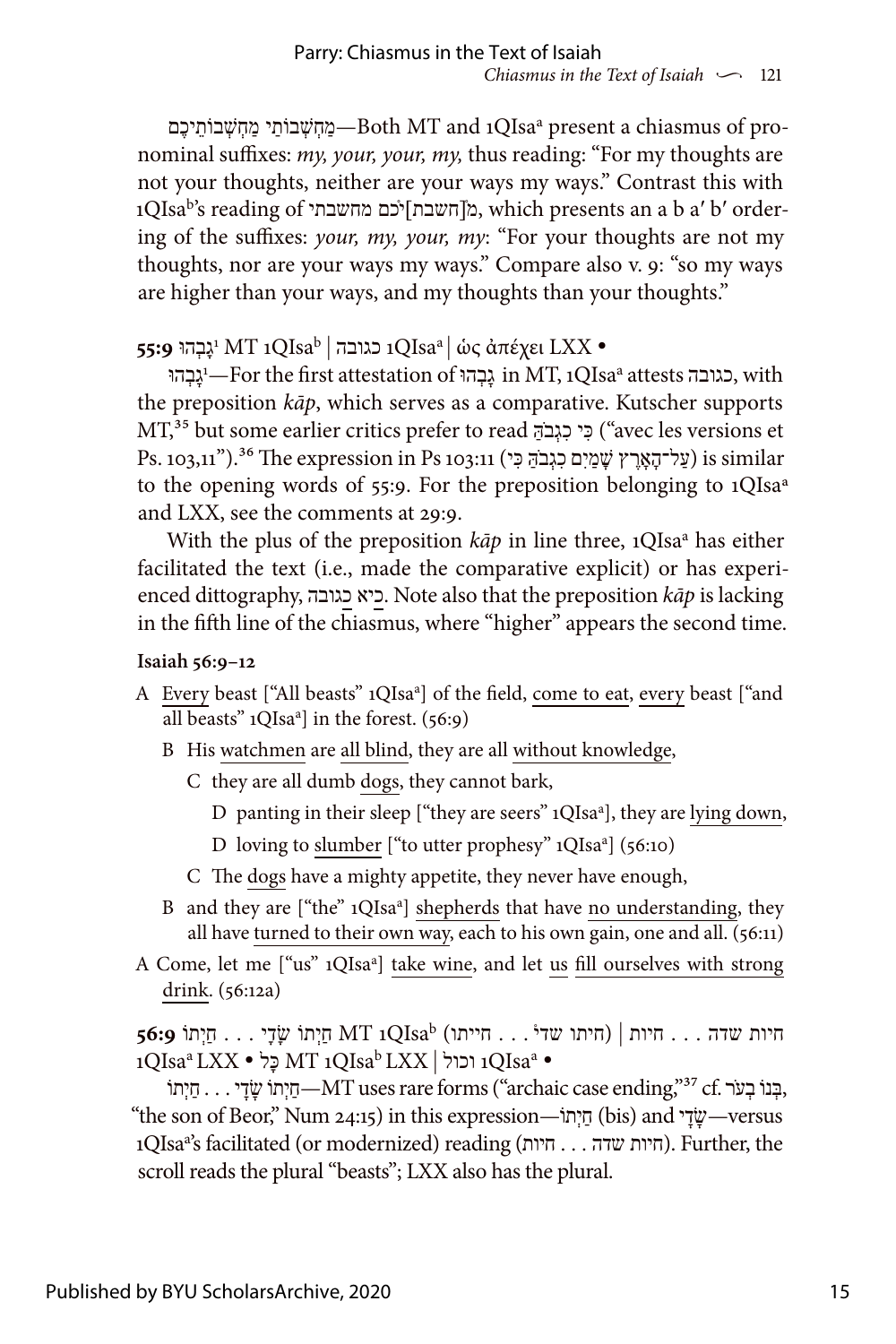**56:10** פוָּצ MTket | יוָפֹצ MTqere 1QIsaa (צופיו | (ἴδετε LXX • > MT 1QIsab | המה (ιQIsaª • הֹזִים MT ו-1QIsa<sup>a</sup> הוזים (IQIsa<sup>a</sup> המה τοι) המה α′ σ′ Vulg. (*videntes vana*) •

צפוּ—MT<sup>ket</sup> is vocalized to read as a *qal* verb (via √צפה), although  $\rm MT^{qere}$  and 1QIsaª read צפוֹ ("his watchmen"); the difference between צפו and צפיו is a *yôd* (fundamentally an orthographic deviation). Note that LXX (ἴδετε) reads the Hebrew as an imperative, = פוִּצ.

. . . לנוּם —These two words from MT 1QIsa<sup>b</sup> are from √הזה (a *hapax legomenon*, meaning uncertain, perhaps a dog "panting in its sleep,"38 "babbling," or "drowsing"39) and √נוס") to slumber"). The verse may be translated as "His watchmen are all blind, they are all without knowledge, they are all dumb dogs, they cannot bark, they are panting in their sleep, lying down, loving to slumber." 1QIsa<sup>a</sup> renders the two words under discussion similarly—לנואם . . . חוזים ("seers"). The difference between the deviations may be explained by *hê/hêt* (חוזים/הזים) confusion for the first word and an elision of the *'ālep* (לנוּם/לנואם) for the second. For MT's reading of √חזה, Kutscher holds this to be the primary reading—a *hapax legomenon*;<sup>40</sup> and the reading of the scroll is a simplification, reading a popular word for a difficult term. Contrast Kutscher with Döderlein, who proposed reading חזים.41

Or there may exist here two genuine variant readings. If the two words from the Qumran scroll are from  $\sqrt{n}$ חזה") ("to envision, to see") and √נאם") to utter a prophecy"; cf. מוֲּאְנִיַּו in Jer 23:31), then the verse may be rendered "His watchmen are all blind, they are all without knowledge, they are all dumb dogs, they cannot bark, they are seers, lying down, loving to utter prophecy." Lying down (שוכבים) may be a reference to the prophets' practice of incubation. The rendering of this passage by 1QIsa<sup>a</sup> establishes that the watchmen who are blind are none other than the seers who utter prophecies. It is difficult to know whether or not we have in these two words inadvertent scribal errors or textual variants, although scribal errors is the most probable explanation.

QIsaa1 הרועים | QIsab1 MT רֹעִים **56:11** | πονηροὶ LXX Tg. Syr. •

רֹעִים—The three Hebrew witnesses, MT, 1QIsaª, and 1QIsaʰ, followed by Vulg., attest "shepherds" via √רעה. With an article attached to shepherds (הרועים), 1QIsa<sup>a</sup> has a minor variant. This article, together with the m. pl. ptc., corresponds (harmonizes?) to the plural noun and article of line one of the bicolon, thus reading "the dogs . . . the shepherds." Or, as Paul has written, the "initial *heh* of יםִעֹהר was omitted in the MT as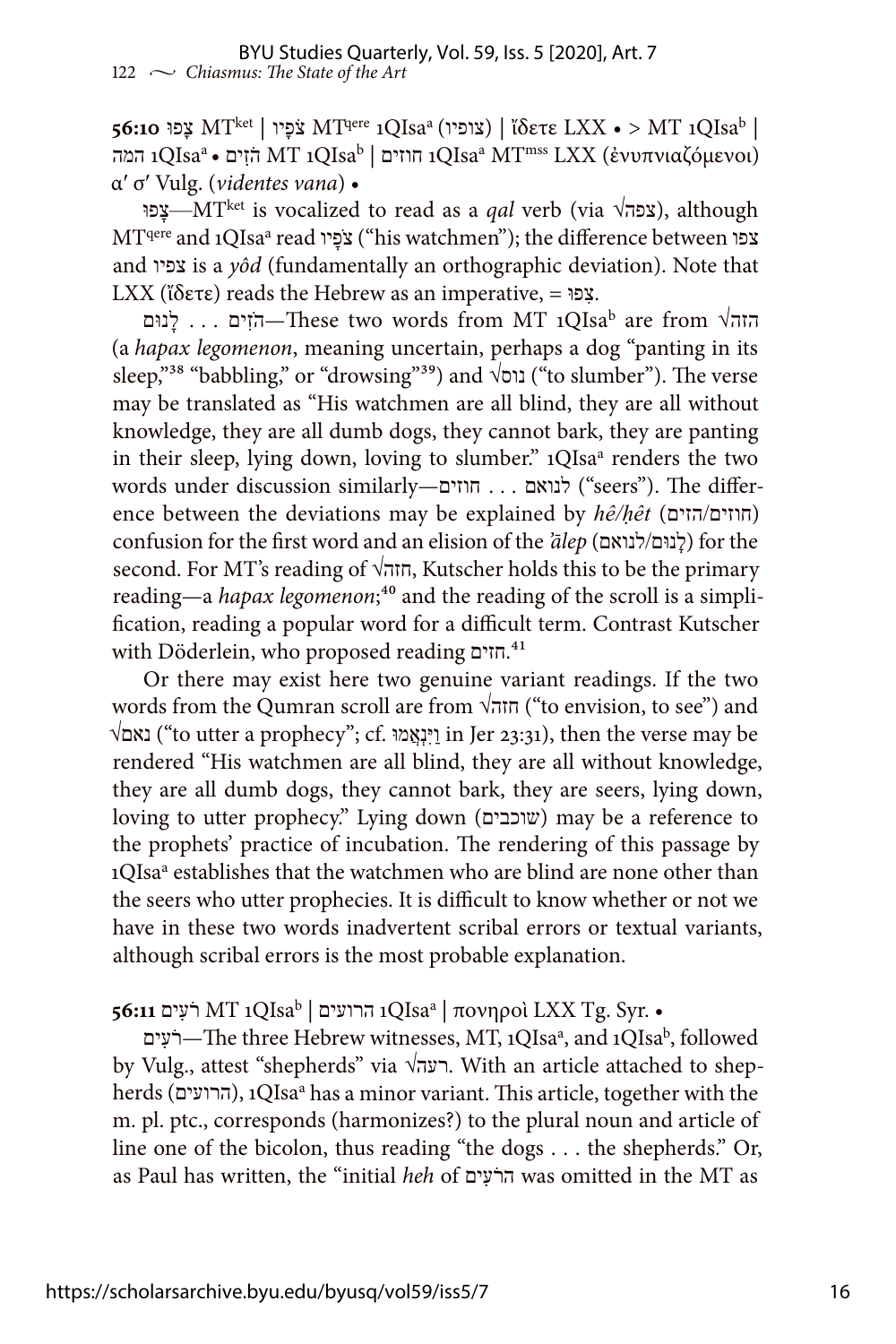the result of haplography."42 LXX Syr. Tg. have a divergent text, reading √רעע") to be evil") in place of the root רעה. Even as "evil" fits the context quite nicely, it is incorrect.

QIsaa1 ונקח . . . ונסבה | (אקח . . . ונסבאה) QIsab1 MT אֶקְחָה . . . וְנִסְבְּאָה **56:12** • ויהי |  $\rm{M}$ מְחָר •  $\rm{N}$ IQIsa $\rm{^{a}}$  וים •  $\rm{M}$  יוֹם •  $\rm{M}$ IQIsa $\rm{^{a}}$  ויהי  $\rm{M}$  וְהָיָה  $\rm{M}$ ן ומחר  $1QIsa^a$  •

אִקְחָה -There are three Hebrew deviations, MT ,אִקְחָה; 1QIsa<sup>b</sup>; and 1QIsaa ונקח. Some two decades before the discovery of the Qumran scrolls, Kennedy pointed out that in "some old Semitic alphabets," the similarity of the form of the characters  $\boldsymbol{\kappa}$  and  $\boldsymbol{\kappa}$  sometimes caused confusion in the manuscript; therefore, Kennedy proposed that MT's אקחה read נקחה) which is the reading of 1QIsaa ), "that this may harmonize with the succeeding plural form הָאְבְּסִנ."43 Too, Oort emended MT to read ונקחה.44 Contrast Kennedy with Abegg, who proposes that "1QIsaa and MT probably reflect two early exegetical solutions to the harder text of 1QIsa<sup>b</sup>. The fact that the scribe of 1QIsa<sup>b</sup> normally lengthened first person imperfects argues for the originality of its reading. It is also difficult to imagine how the first plural would have developed from a first singular in this context."45 Barthélemy follows MT, contending that MT is supported by 1QIsa<sup>b</sup>, and also that 1QIsa $^{\rm a}$ s reading of ונקה is an assimilation of ונסבאה), located two words later.<sup>46</sup>

#### **Isaiah 60:1–3**

#### A Arise,

B shine;

C for thy light is come,

D and the glory

E of the LORD

F is risen upon thee.

G For, behold, the darkness shall cover the earth,

G and gross darkness the people:

F but shall arise upon thee,

E the LORD

D and his glory shall be seen upon thee,

- C and the Gentiles shall come to your light
- B and kings to the brightness ["and kings in front of" 1QIsa<sup>a</sup>]

A of thy rising.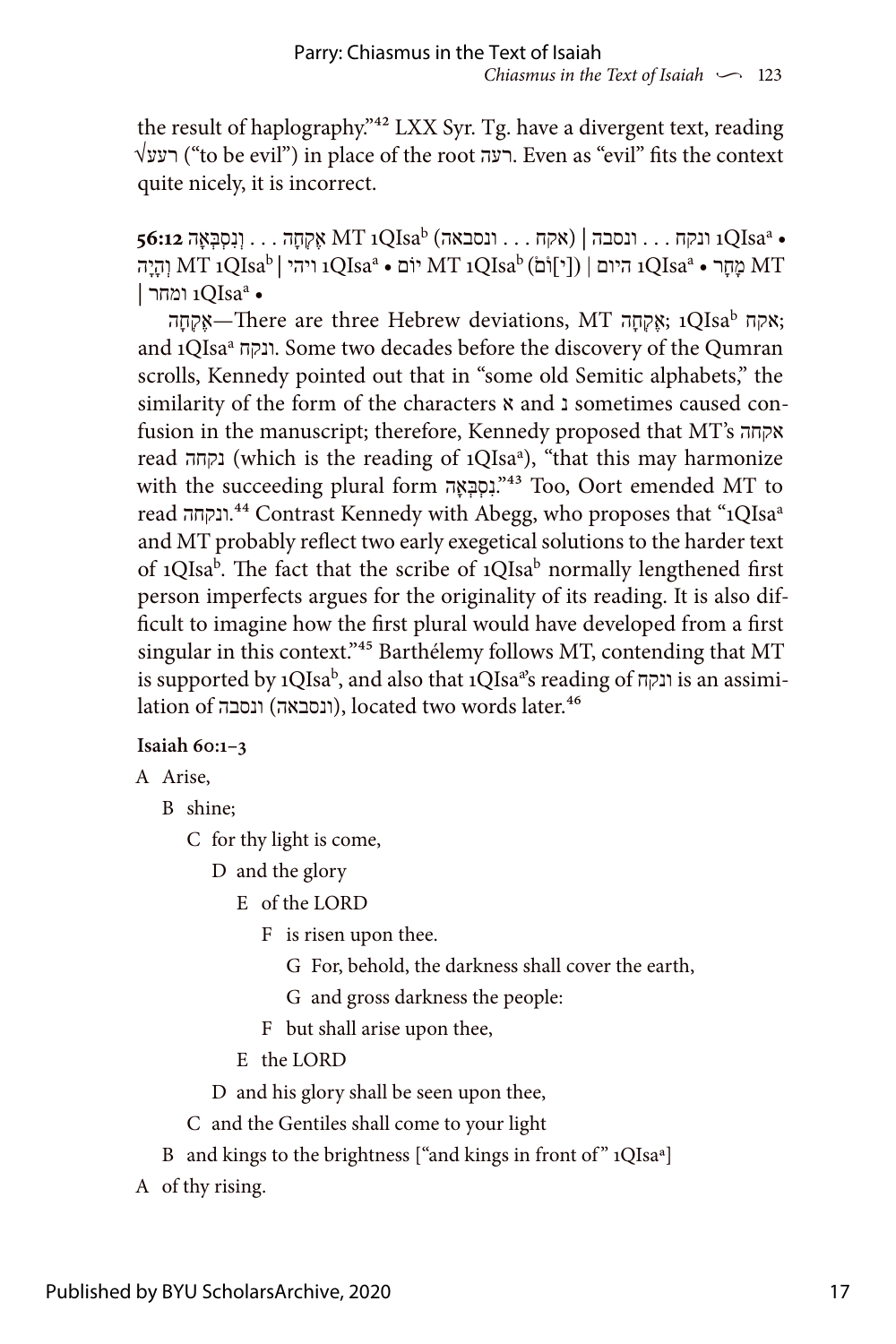## **60:3** הַּגֹנְל MT | לנגד 1QIsaª | τῇ λαμπρότητί σου LXX •

הַּגֹ נְל—The reading לנגד of 1QIsaª ("in front of ") may be an error (but cf. Tg. לְקֵבָיל). The *dalet* is sizable compared to the copyist's usual bookhand (cf. the *dālet* of וכבודו on the same line) and the *dālet*'s thickness and unusual shape suggests that it was written over another letter. Conceivably, a scribe of 1QIsaª text miswrote a *dālet* for the *hê*, thus resulting in לנגד") in front of "). Furthermore, 1QIsaª's reading disturbs a classic chiastic structure, where in MT's לְנֹגָה ("brightness") corresponds with "shine" in the B and B′ lines.

#### **Conclusion**

I have examined textual variants in sixteen chiastic structures in Isaiah's text. Many of the variants are consequential, consisting of content words, pluses, minuses, and changes; other variants are minor and pertain to conjunctions, the particle את, articles, prepositions, paragogic *nûn*, directional *hê,* and the like.

The textual variants in the chiasmus structures may be categorized into three groups:

1. *Scribal errors*. I have identified a number of possible errors conducted by a copyist or copyists of the Great Isaiah Scroll. These include haplography, assimilation or harmonization, dittography, accidental omission of a letter, confusion of the graphic set *hê/ḥêt* (חוזים/הזים(, elision of the *ʾālep*, change from a *hipʿil* to a *hopʿal* verb, plus others.

2. *Euphemism*. Citing Megillah 25b, I referred to the existence of a well-known euphemism in Isa 13:16, wherein MT refers to women being "violated" versus the scroll referring to women being "lain with."

3. *Indeterminate readings*. Several of the variants are indeterminate to the point that textual critics have opposing views regarding which Hebrew witness provides the primary reading, MT or 1QIsa<sup>a</sup>. For example, Isa 34:5 sets forth deviations with regard to the verb that accompanies "sword." Did the primary reading set forth "my sword is saturated" or "my sword will appear"? For this reading, MT presents the *lectio difficilior* (√רוה" to be saturated, to drink") and it is likely that a copyist of the 1QIsaª tradition facilitated the text. A second example is located in Isa 40:12, where the variant "waters" (MT) stands against "waters of the sea" (1QIsa<sup>a</sup>). This is most likely an example of textual fusion or a misdivision of the text.

After an examination of textual variants in sixteen chiastic structures, it is evident that ten of the structures present textual variants that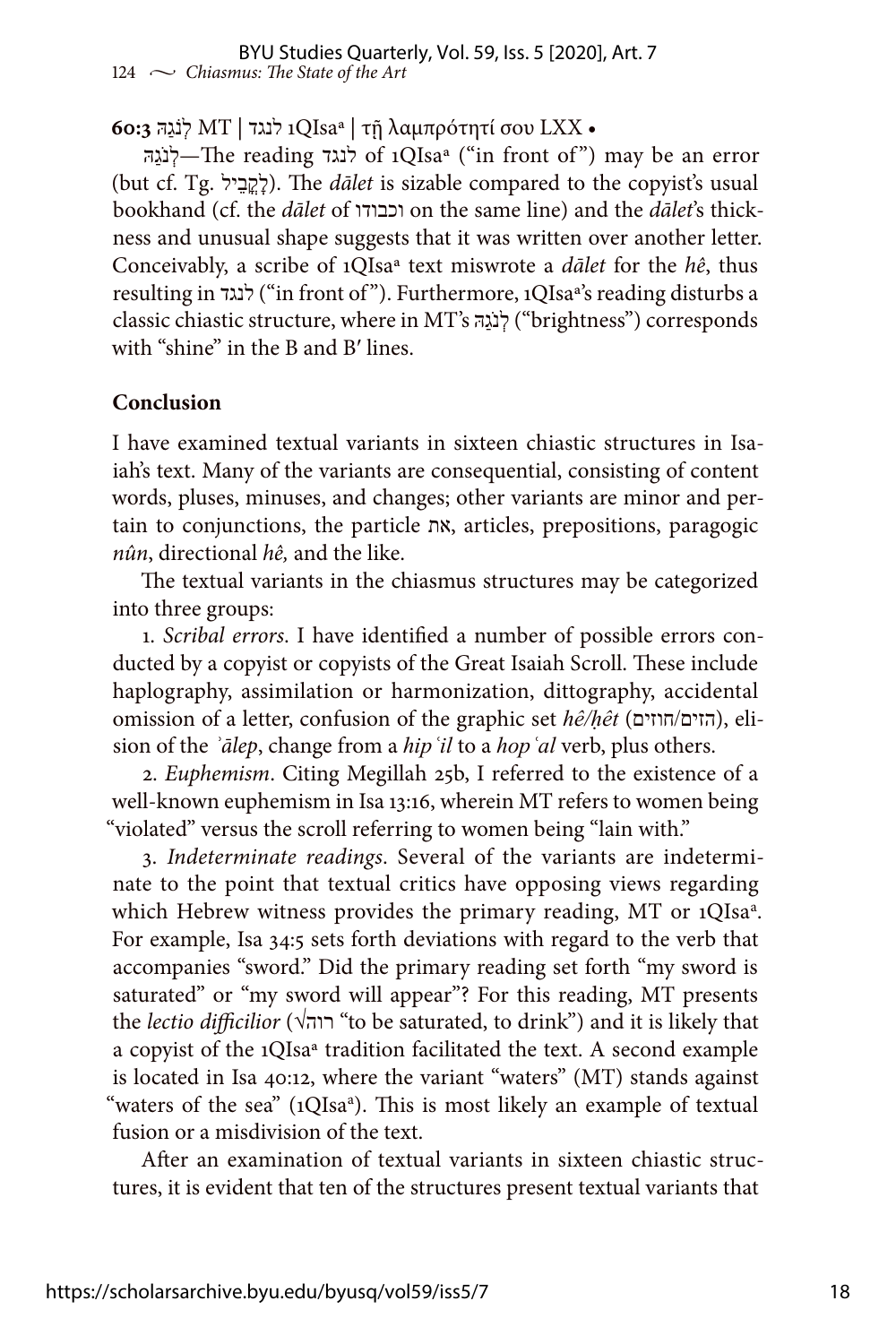impact the structure or clarity of the chiasmus. They are Isa 2:3–5; 6:7; 6:10; 11:4; 11:8; 13:16; 29:14; 44:21; 53:7; and 60:1–3.

#### *Notes*

1. Torleif Elgvin, "MS 1926/1, MS 1926/3. Uninscribed Fragments from 1QIsaa and 1QS," in *Gleanings from the Caves: Dead Sea Scrolls and Artefacts from The Sch*øyen Collection (ed. Torleif Elgvin; London: Bloomsbury; Ediburgh: T&T Clark, 2016), 311–12, describes the sewing repairs to 1QIsa<sup>a</sup>, which took place in antiquity. He also provides the latest information, together with photographs, on the uninscribed fragments from 1QIsa<sup>a</sup>, which belong to the Schøyen collection ("MS 1926/1, MS 1926/3," 309-11).

2. For Aramaic influences in 1QIsa<sup>a</sup>, E. Y. Kutscher, *The Language and Linguistic* Background of the Isaiah Scroll (1QIsa<sup>a</sup>) (STDJ 6; Leiden: Brill, 1974), 24, claims, "Our scribe, whose mother tongue seems to have been Aramaic, and who was undoubtedly familiar with the Aramaic literature of his day, now and again inadvertently grafted Aramaic forms upon the Hebrew text." Elisha Qimron, *Hebrew of the Dead Sea Scrolls* (Atlanta: Scholars Press, 1986), 116, is more restrained, "Aramaic influences exist, but not to the extent assumed by Kutscher."

3. For an investigation of the utilization of biblical Qumran texts in modern translations, consult Harold P. Scanlin, *The Dead Sea Scrolls and Modern Translations of the Old Testament* (Wheaton: Tyndale, 1993); Jean Duhaime, "Les manuscrits de Qumrân dans trois traductions du livre d'Isale," in *Traduire la Bible hébraïque: de la Septante to the Nouvelle Bible Segond* (ed. R. David and M. Jinbachian; Sciences Bibliques 15; Montréal: Médiaspaul, 2005), 319–49; and Paul Peters, "Varianten des Jesajarolle in der revidierten Lutherbible," *Lutheran Rundblick* 22 (1974): 98–116.

4. Donald W. Parry, "1QIsa<sup>a</sup> and *Ketib-Qere* Readings of the Masoretic Type Texts," in *Qumran Cave 1 Revisited*: *Texts from Cave 1 Sixty Years after Their Discovery: Proceedings of the Sixth Meeting of the IOQS in Ljubljana* (ed. Daniel K. Falk et al.; Leiden: Brill, 2010), 17–32.

5. The numbers are difficult to determine. Greenspahn, for instance, calculates: "The Hebrew Bible contains about 300 absolute *hapax legomena* and over 1,200 nonabsolute *hapax legomena*, the present number depending on how you define the term." Frederick E. Greenspahn, "Words That Occur in the Bible Only Once—How Hard Are They to Translate?" *BRev* 1 (1985): 30.

6. Donald W. Parry, "Text-Critical Study of *Hapax Legomena* in MT Isaiah and the Qumran Isaiah Scrolls," in *Reading the Bible in Ancient Traditions and Modern Editions:* 

Donald W. Parry is professor of the Hebrew Bible and the Dead Sea Scrolls at Brigham Young University. He has served as a member of the International Team of Translators of the Dead Sea Scrolls since 1994 and is a member of the Dead Sea Scrolls Foundation Board of Directors. He has authored or edited forty books, publishing on both biblical and nonbiblical Dead Sea Scrolls. Parry's published works relevant to chiasmus include *Poetic Parallelisms in the Book of Mormon: The Complete Text Reformatted* (FARMS, reprinted by Maxwell Institute for Religious Studies).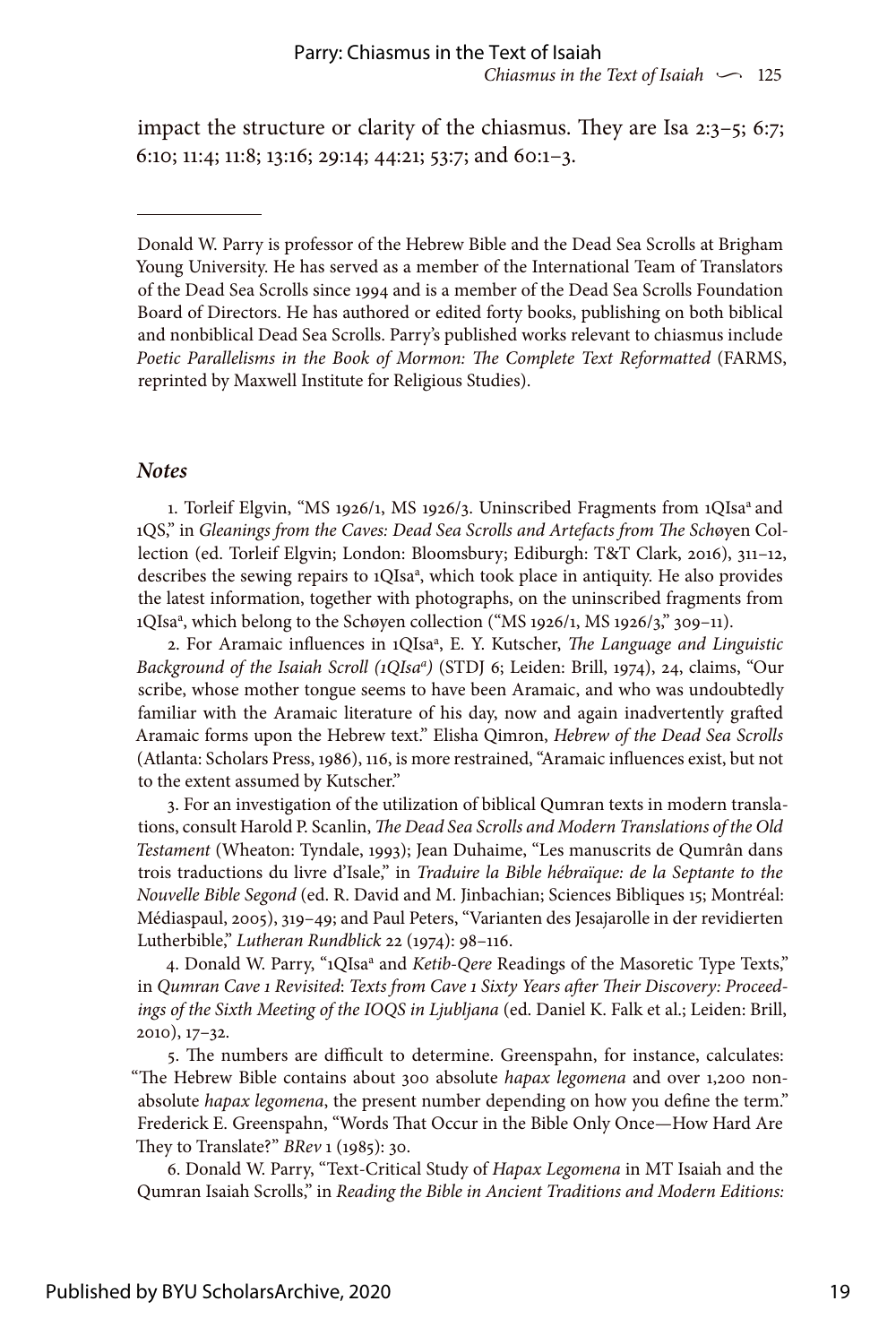### BYU Studies Quarterly, Vol. 59, Iss. 5 [2020], Art. 7

126  $\sim$  *Chiasmus: The State of the Art* 

*Studies in Memory of Peter W. Flint* (ed. Andrew B. Perrin, Kyung S. Baek, and Daniel K. Falk; Atlanta: SBL Press; Leiden: Brill, 2017), 307–30.

7. William H. Brownlee, *The Meaning of the Qumran Scrolls for the Bible: With Special Attention to the Book of Isaiah* (New York: Oxford University Press, 1964), 157n3.

8. Kutscher, *Language and Linguistic Background,* 286.

9. Emanuel Tov, *Scribal Practices and Approaches Reflected in the Texts Found in the Judean Desert* (STDJ 54; Leiden: Brill, 2004), 107–8.

10. See, for example, Brownlee, *Meaning of the Qumran Scrolls,* 187–88; Joseph R. Rosenbloom, *The Dead Sea Isaiah Scroll—a Literary Analysis*: *A Comparison with the Masoretic Text and the Biblia Hebraica* (Grand Rapids, MI.: Eerdmans, 1970), 13–14; Craig A. Evans, *To See and Not Perceive: Isaiah 6:9–10 in Early Jewish and Christian Interpretation* (JSOTSup 64; Sheffield: JSOT Press, 1989), 54–56.

11. Kutscher, *Language and Linguistic Background,* 292.

12. Brownlee, *Meaning of the Qumran Scrolls,* 186–87.

13. Evans, *To See and Not Perceive,* 55.

14. Evans, *To See and Not Perceive,* 56. See Craig A. Evans, "The Text of Isaiah 6:9–10," *ZAW* 94 (1982): 416. In this article, Evans examines several traditions (1QIsaª, the LXX, the Targum the Peshitta, the Old Latin, and the Vulgate) but concludes that 1QIsa<sup>a</sup> "represents the most unusual textual modification."

15. George B. Gray, *A Critical and Exegetical Commentary on the Book of Isaiah (I–XXXIX)* (ICC 18; Edinburgh: T&T Clark, 1912), 221.

16. See Jimmy J. M. Roberts, *First Isaiah, A Commentary on the Bible* (Minneapolis: Fortress Press, 2015), 178.

17. Cited in Emanuel Tov, *Textual Criticism of the Hebrew Bible* (3d ed. rev. and enl.; Minneapolis: Fortress, 2012), 63.

18. Christian D. Ginsburg, *Introduction to the Massoretico-Critical Edition of the Hebrew Bible* (New York: Ktav, 1966), 346.

19. Thus Sheldon H. Blank, *Introductions and Critical Notes to Portions of Isaiah* (Jerusalem: Hebrew Union College, 1945), 3, emends the text to read שכמם.

20. Hans Wildberger, *Isaiah 28–39* (Continental Commentary; Minneapolis: Fortress, 2002), 87.

21. Kutscher, *Language and Linguistic Background,* 285.

22. John D. W. Watts, *Isaiah 34–66* (WBC 25; Waco, TX: Word, 1987), 5.

23. Godfrey R. Driver, "Isaiah I–XXXIX: Textual and Linguistic Problems," *JSS* 13  $(1968): 55.$ 

24. Tov, *Textual Criticism of the Hebrew Bible,* 234–36, presents this example in 40:12 and other examples of word division variants in the HB.

25. Tov, *Textual Criticism of the Hebrew Bible,* 235.

26. John L. McKenzie, *Second Isaiah* (ed. William F. Albright and David N. Freedman; AB; Garden City, NY: Doubleday, 1968), 20; see also Pierre E. Bonnard, *Le Second Isaïe: Son Disciple et Leurs Éditeurs*. *Isaïe 40–66* (Paris: J. Gabalda, 1972), 95.

27. Brownlee, *Meaning of the Qumran Scrolls,* 219–20.

28. Harry M. Orlinsky, "Studies in the St. Mark's Isaiah Scroll, VI," *HUCA* 25 (1954): 91.

29. Klaus Baltzer, *Deutero-Isaiah: A Commentary on Isaiah 40–55* (Minneapolis: Fortress, 2001), 60.

30. Rosenbloom, *Dead Sea Isaiah Scroll,* 48; so too, Christopher R. North, *The Second Isaiah* (Oxford: Clarendon, 1964), 81, writes that the scroll may be correct, "though the sense is clear without the suffix."